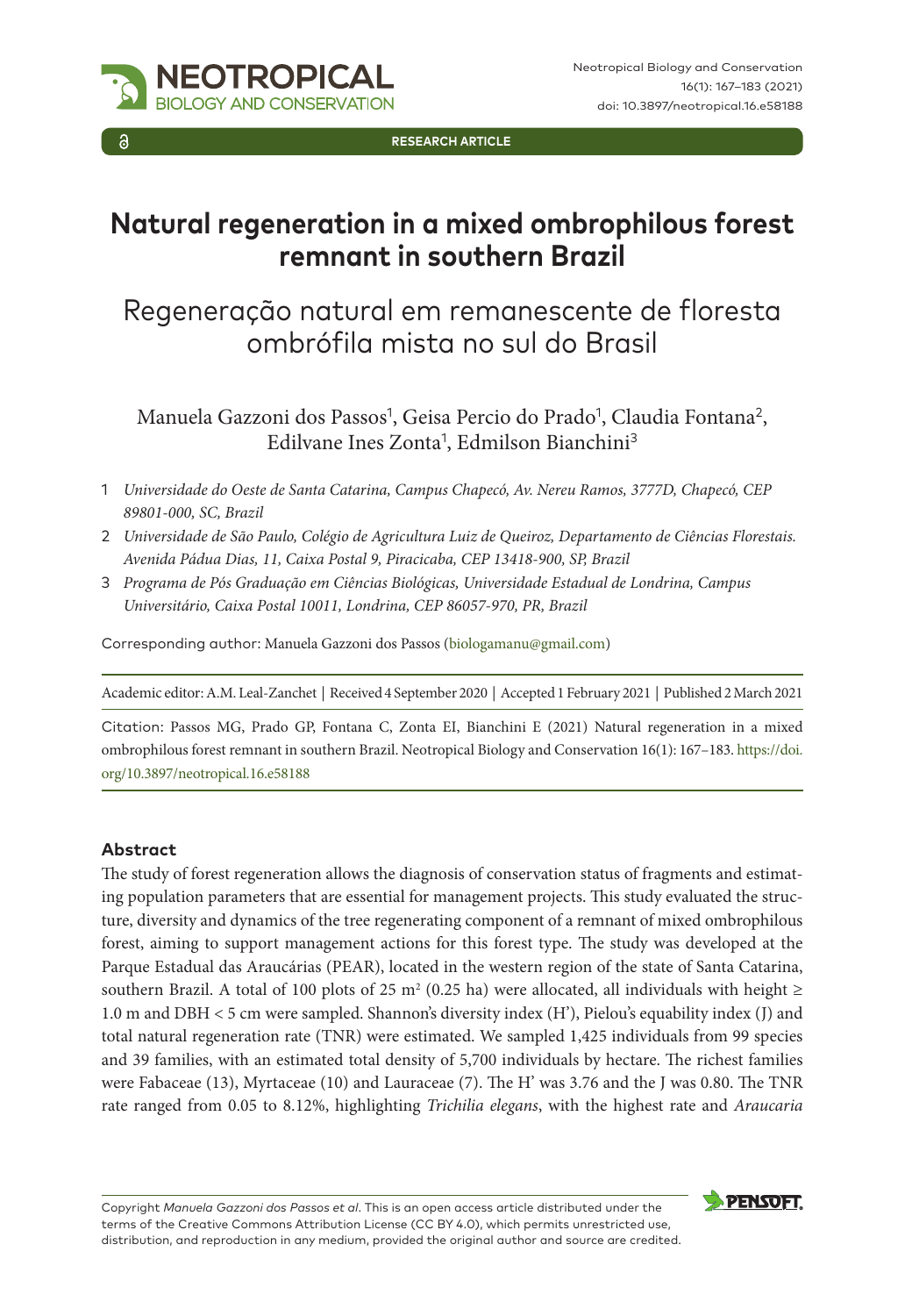*angustifolia* with low potential for natural regeneration. The analysis of the results indicated a high diversity in the regenerating component of the PEAR compared to other studies, probably because the area presents itself as a successional mosaic due to past disturbances.

#### **Resumo**

O estudo da regeneração florestal permite diagnosticar o estado de conservação de fragmentos florestais e estimar os parâmetros populacionais que são imprescindíveis para o manejo florestal. Este estudo avaliou a estrutura, a diversidade e a dinâmica do componente regenerante arbóreo de um remanescente de floresta ombrófila mista, visando dar suporte cientifico às ações de gestão e manejo para este tipo florestal. O estudo foi desenvolvido no Parque Estadual das Araucárias (PEAR), localizado na região oeste de Santa Catarina, sul do Brasil. Foram alocadas 100 parcelas de 25 m² (0.25 ha) e, nestas, foram amostrados todos os indivíduos com altura maior ou igual a 1.0 m e diâmetro à altura do peito menor que 5 cm. Foram estimados os índices de diversidade de Shannon (H') e de equabilidade de Pielou (J) e a taxa de regeneração natural total (RNT). Foram amostrados 1.425 indivíduos pertencentes a 99 espécies e 39 famílias botânicas, com densidade total estimada de 5.700 indivíduos por hectare. As famílias com maior riqueza foram Fabaceae (13), Myrtaceae (10) e Lauraceae (7). O H' foi de 3.76 e o J foi de 0.80. A taxa RNT variou de 0.05 a 8.12%, com destaque para *Trichilia elegans*, com a maior taxa de regeneração natural e *Araucaria angustifolia* com baixo potencial de regeneração natural. A análise dos resultados indicou alta diversidade no componente regenerante do PEAR, provavelmente em razão da área se apresentar como um mosaico sucessional em razão de perturbações pretéritas.

#### **Keywords**

*Araucaria*, Atlantic forest, biodiversity, conservation, disturbance, heterogeneity, tree species

#### **Palavras-chave**

*Araucaria*, biodiversidade, conservação, espécies arbóreas, heterogeneidade, mata atlântica, perturbação

#### **Introduction**

Natural regeneration is related to the ability of species to establish and develop after natural or anthropic disturbances (Marchesini et al. 2009). The analysis of this process allows the assessment of the conservation status of fragments and the estimation of population parameters, which are essential for sustainable forest management (Silva et al. 2010a; Higuchi et al. 2015; Santos et al. 2015).

The forests of the state of Santa Catarina (SC) were greatly impacted by human action (Gasper et al. 2013). In the western region of SC, the mixed ombrophilous forest (MOF), also called *Araucaria* forest because *Araucaria angustifolia* (Bertol.) Kuntze is a characteristic element of this forest type, and seasonal deciduous forest (SDF) remnants are in a critical state of conservation, with altered structure and predominance of secondary and pioneer species (Schorn et al. 2013). Although the physiognomy might suggest some uniformity in the MOF within its natural range, floristic and phytosociological surveys reveal particular distinctions among MOF remnants (Jarenkow and Budke 2009). For example, a strong association between *A. angustifolia*, and *Ocotea porosa* (Nees & Mart.) Barroso was observed in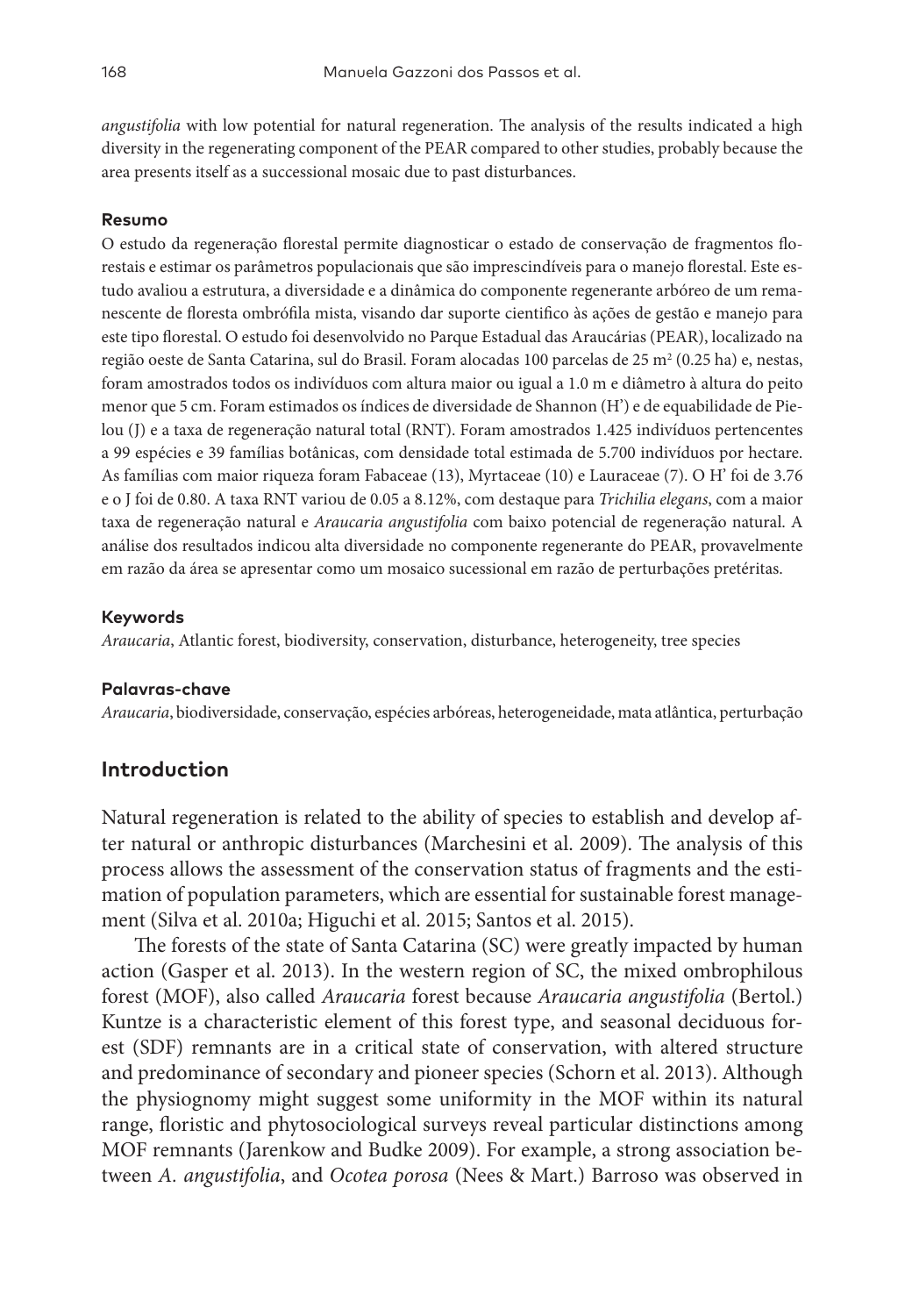the northern plateau of SC (Klein 1978) whereas a greater association between *A. angustifolia* with *O. pulchella* (Ness & Mart.) Mez and *O. puberula* (Rich.) Nees was recorded for the southern plateau (Klauberg et al. 2010; Martins et al. 2012; Higuchi et al. 2013). Therefore, knowledge about natural regeneration can be of great importance to support strategies for the conservation of forest remnants, and the restoration of degraded environments, especially in the western region of SC.

Some studies on natural regeneration of MOF have been developed in SC (e.g. Caldato et al. 1996; Meyer et al. 2013; Fiorentin et al. 2015; Higuchi et al. 2015; Santos et al. 2015; Maçaneiro et al. 2016; Rosa et al. 2016; Duarte et al. 2019; Vefago et al. 2019). Caldato et al. (1996) found that, although *Araucaria angustifolia* was the dominant species in the forest canopy, it did not show individuals in natural regeneration. In the Inventário Florístico Florestal de Santa Catarina (IFFSC), which evaluated plots of natural regeneration throughout SC (Meyer et al. 2013), a remarkable presence of SDF tree species was recorded in the plots allocated in altitudes below 1000 m, possibly because they are transition areas between MOF and SDF. In plots allocated at altitudes between 1000 and 1200 m, *A. angustifolia* was recorded as the species with the highest importance value (Meyer et al. 2013). Fiorentin et al. (2015) evaluated the effect of livestock on the composition and floristic diversity of natural regeneration in areas of permanent preservation of MOF, and found that Myrtaceae had the largest number of individuals and species. This was also observed by Santos et al. (2015) in a fragment of MOF, although the species with the highest Importance Value Index (IVI) was *Myrsine parvula* (Mez) Otegui (Primulaceae). Maçaneiro et al. (2016) evaluated the tree and shrub natural regeneration in an MOF fragment and found that *Allophylus edulis* (A.St.-Hil. et al.) Hieron. ex Niederl, *Casearia decandra* Jacq., *Cupania vernalis* Cambess., *Matayba elaeagnoides* Radlk. and *Myrsine coriacea* (Sw.) R.Br. ex Roem. & Schult had the highest rates of relative natural regeneration. Although the IFFSC contemplated plots in the western region, all other studies were carried out in the midwest and south of SC, with a gap in knowledge about the natural regeneration of MOF in western SC.

Passos et al. (2021) studied the tree community in a MOF remnant in the western region of SC and recorded the occurrence of 106 species. *Nectandra megapotamica* (Spreng.) Mez, *A. angustifolia*, *Ocotea diospyrifolia* (Meisn.) Mez, *Luehea divaricata* Mart. and *Ilex paraguariensis* A.St.-Hil. showed the highest IVI. The authors also observed the association of *A. angustifolia* and *N. megapotamica* and absence of *Drimys* spp. and *Podocarpus* spp. Secondary (63%) and zoochorous (71%) species were the majority in the forest remnant (Passos et al. 2021). This study investigated the structure and diversity of regenerating tree species in this same MOF remnant, aiming to answer the questions: Is the similarity between the regenerating and the tree components high? Do secondary and zoochorous species predominate in sampling? Are the species with the highest regeneration rates among those with the highest IVI in the tree survey?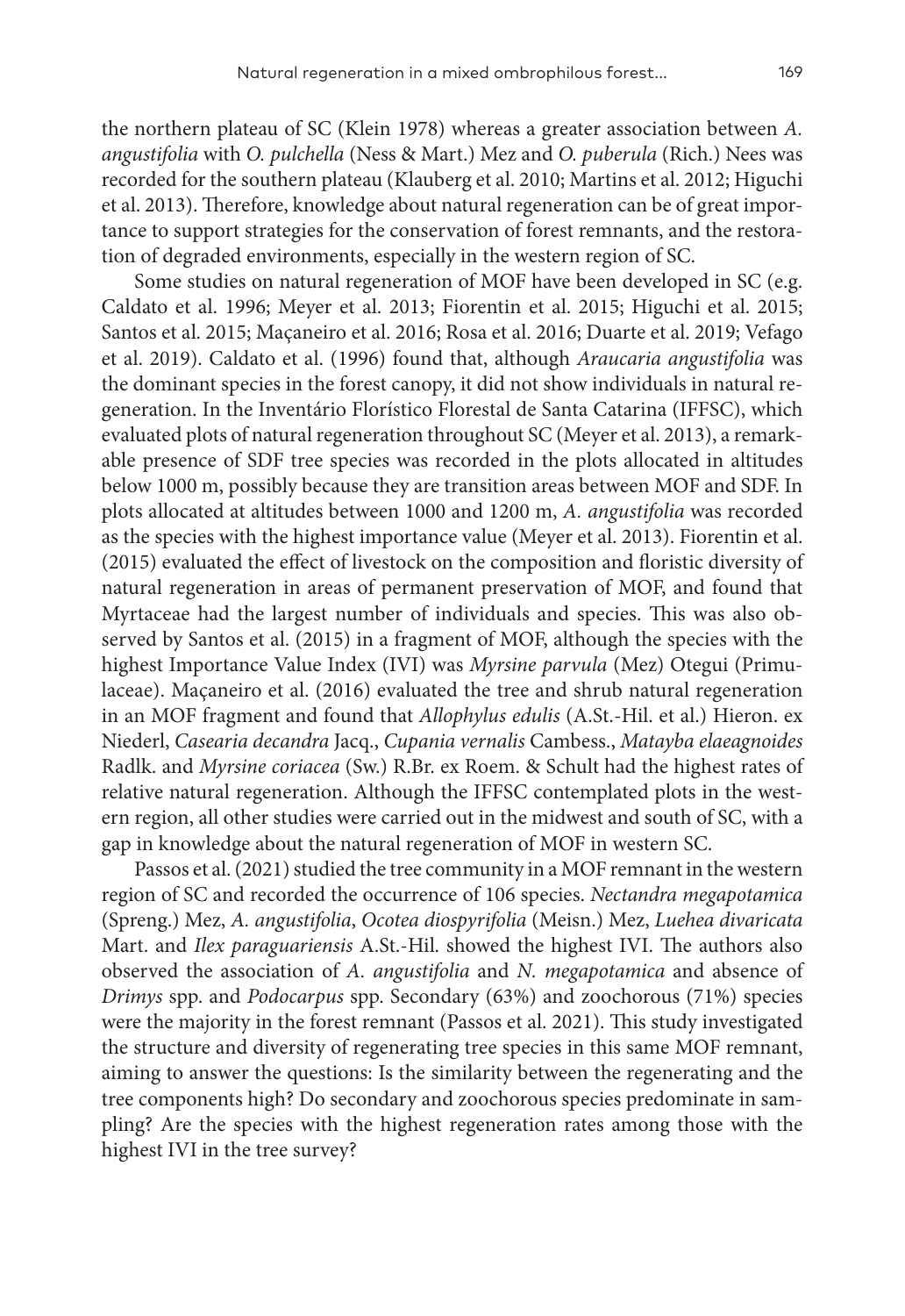#### **Material and methods**

The study was carried out at Parque Estadual das Araucárias (**PEAR** – 26°27'08"S, 52°33'56"W), western SC, southern Brazil. This protected area (612 ha), created in May 2003, was previously used for the extraction and processing of wood, especially of *Araucaria angustifolia*.

According to the Köppen classification, the region's climate is of the Cfb type – with mild summers (Alvares et al. 2013). Temperatures in the coldest month range from -3 °C to 18 °C and those in the hottest month are over 22 °C. The average annual rainfall in western SC is approximately 2,400 mm (Santa Catarina 1986).

On a PEAR map 100 plots of 100  $\text{m}^2$  (10 m  $\times$  10 m) were allocated, seeking to represent all areas of the PEAR, but avoiding those that are difficult to access or particularly degraded (Passos et al. 2021). These plots were later demarcated in the field. The sampling of the tree regenerating component was carried out in the rightupper quadrant (5 m  $\times$  5 m), totaling 0.25 ha. In each quadrant, all individuals of tree species with height  $\geq 1.0$  m and diameter at breast height (DBH)  $<$  5 cm were sampled, measured (height and DBH) and identified (Silva et al. 2010b). The definition of the upper limit was based on the inclusion criterion (DBH  $\geq$  5.0 cm) most commonly used in surveys of tree canopy species in tropical forest (e.g. Klauberg et al. 2010; Higuchi et al. 2013; Passos et al. 2021). For individuals not identified in the field, the collection and herborization of plant material was carried out for later identification through comparison with FURB herbarium specimens and assistance from specialists. The vouchers were deposited at FUEL herbarium (acronyms according to Thiers 2021). The families were classified according to APG IV (APG 2016) and the list of species is in agreement with Flora do Brasil 2020 (Flora do Brasil 2020).

We used the rarefaction curve and Jackknife2 method in order to compare the observed richness with the estimated richness (Oliveira et al. 2016), using the ESTIMATES 9.1.0 program (Colwell 2013), after 100 randomizations of the order of the samples with a 95% confidence interval. Shannon's diversity and Pielou's equability indexes were also calculated using the MATA NATIVA 2 program (Cientec 2006). We used the Sorensen index to assess the similarity between the tree (Passos et al. 2021) and regenerating components. The species were classified according to the dispersal syndrome (Van der Pijl 1982) and according to the successional group in, pioneer, secondary or climax (Backes and Irgang 2002; Lorenzi 2008; Meyer et al. 2013).

The density and frequency (absolute and relative) of each species were calculated according to Mueller-Dombois and Ellenberg (1974), through the program MATA NATIVA 2 (Cientec 2006). Subsequently, the individuals were classified into three size classes: 1 – height between 1.0 m and 2.0 m; 2 – height between 2.01 m and 3.0 m; and class 3 – height above 3.0 m and DBH < 5 cm (Silva et al. 2010b). The absolute and relative parameters of frequency and density of each species in relation to each size-class were recalculated.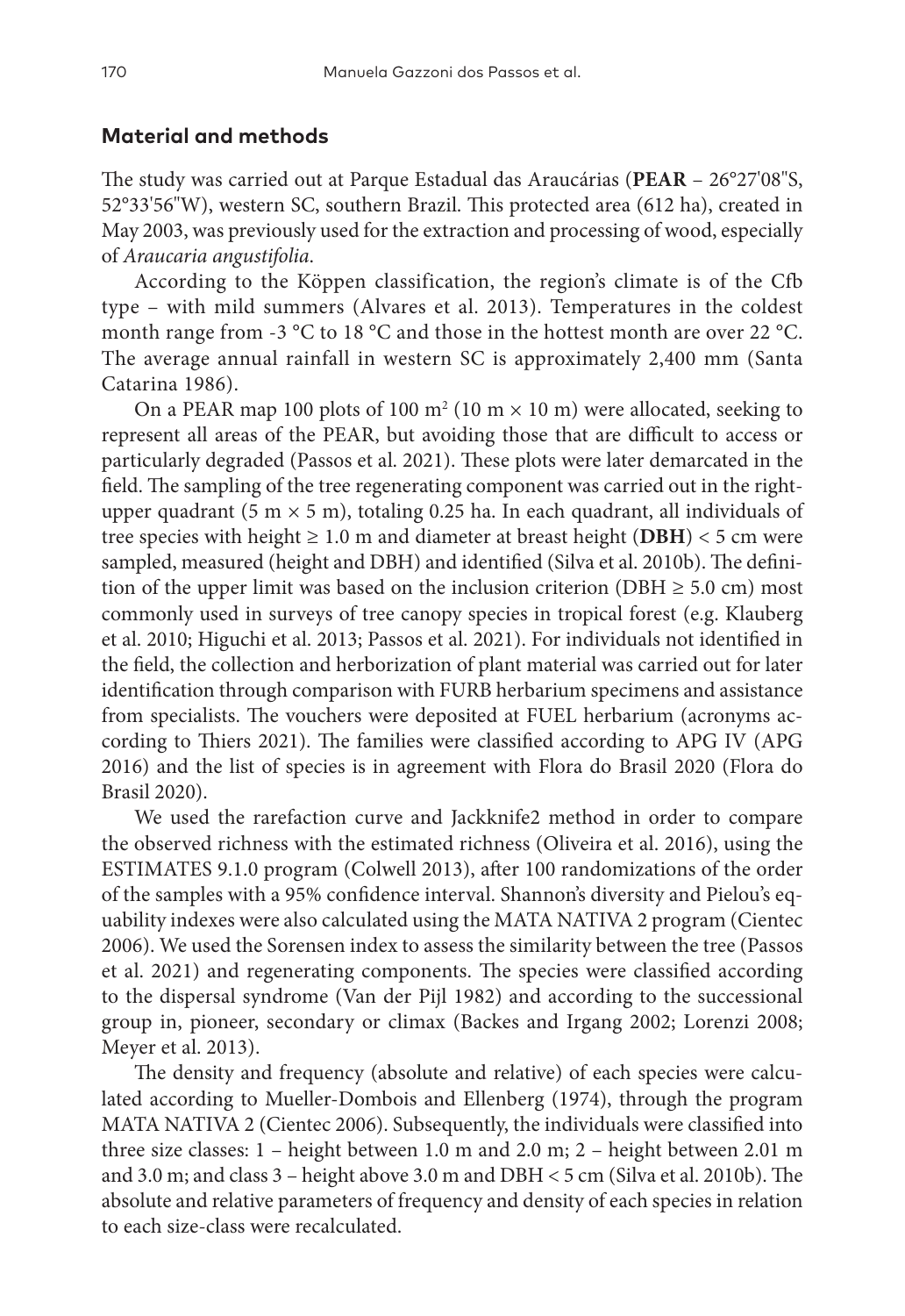The species' natural regeneration rate by size class (NRC) was estimated by the equation NRC =  $RD$  +  $RF / 2$  (Silva et al. 2010b), where  $RD$  = relative density of the species in the size class considered; and  $RF =$  relative frequency of the species in that size class. Then, the potential total natural regeneration rate for each species (TNR) was obtained by equation TNR =  $\Sigma$  (NRC) / z (Volpato 1994), where z = number of size classes.

## **Results**

A total of 1,425 individuals belonging to 99 species distributed in 39 families were sampled, corresponding to an overall density of 5,700 individuals per hectare. The analysis of the rarefaction curve shows that the observed richness was less than the richness estimated by the Jackknife2 estimator, indicating that the species richness may be greater than that sampled (Fig. 1).

The families with the highest species richness were Fabaceae (13), Myrtaceae (10), Lauraceae (7), Sapindaceae, Salicaceae and Meliaceae (5), which together represented 46.6% of the total species.

Natural regeneration in the PEAR showed a Shannon diversity index of 3.76 nats  $ind.$ <sup>1</sup> and a Pielou equability index of 0.8. The species with the highest density were *Nectandra megapotamica*, *Coussarea contracta* (Walp.) Müll.Arg., *Trichilia elegans* A.Juss., *Cupania vernalis* and *Cestrum bracteatum* Link & Otto, which accounted for 29.3% of the total absolute density of regenerants (Table 1). These species, together with *Matayba elaeagnoides*, were the ones with the highest frequency of occurrence, and together, they represented 28.74% of the total frequency (Table 1). No regenerating individuals of exotic species were registered in the present study, although adult individuals of *Citrus* sp. and *Hovenia dulcis* Thunb. have been observed.

Of the 99 species sampled, 18% (18 spp.) are considered rare in the PEAR because they have only one individual. The regenerating component showed high floristic similarity with the tree component (Sorensen similarity index = 0.79). Species



**Figure 1.** Species richness in the tree regenerating component of the Parque Estadual das Araucárias, Santa Catarina, southern Brazil. Solid line = observed richness; Dashed lines = 95% confidence interval; Dotted line = species richness estimated by the estimator Jacknife2.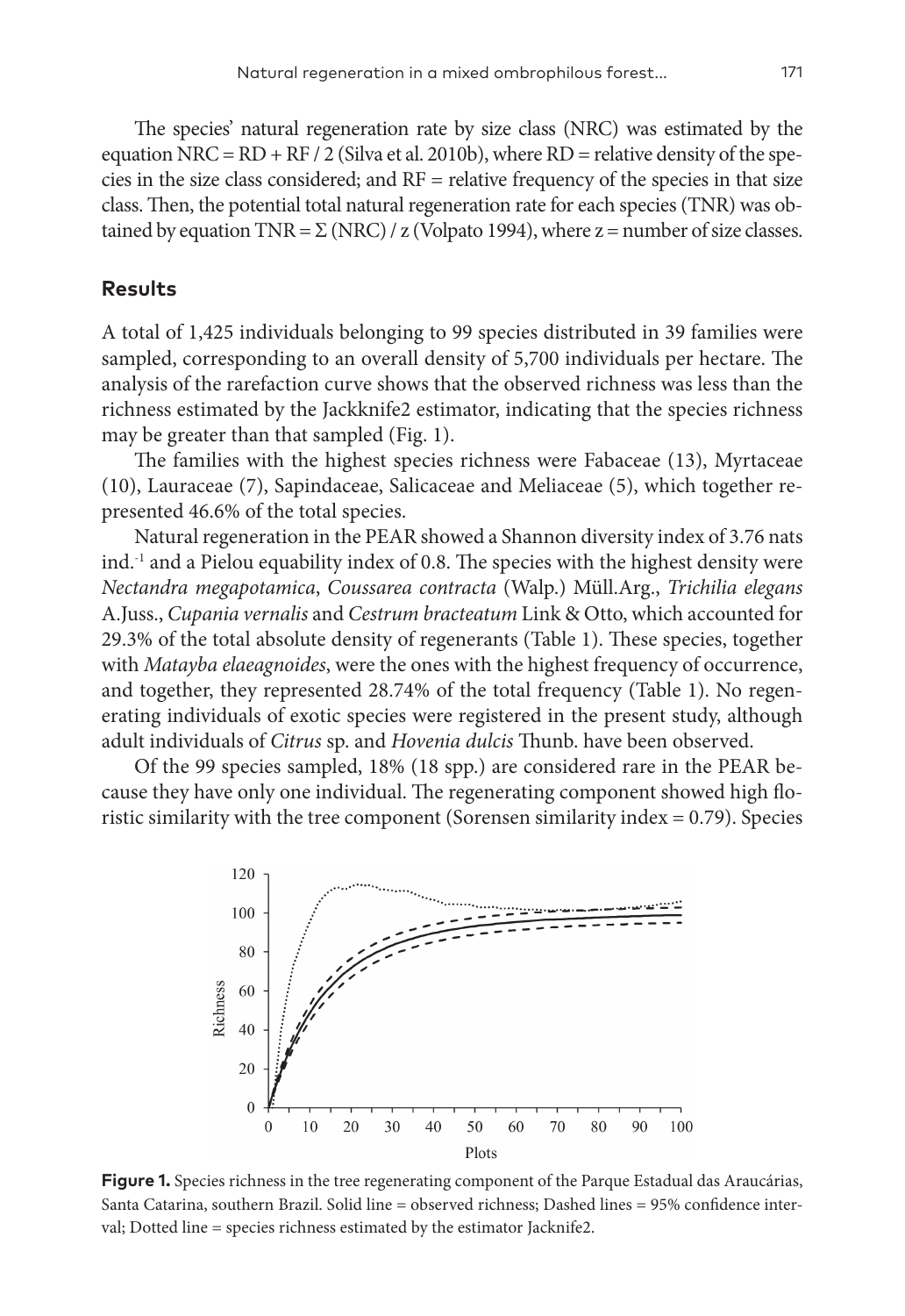**Table 1.** Regenerating tree species sampled at the Parque Estadual das Araucárias, Santa Catarina, southern Brazil. N = number of individuals sampled;  $SG =$  successional group (P = pioneer, S = secondary, C = clímax); DS = dispersal syndrome ( $Z =$  zoochory, A = anemochory, Au = autochory);  $AD = absolute density (ind ha<sup>-1</sup>); RD = relative density (%); AF = absolute free$ quency (%);  $RF =$  relative frequency (%); NRC1, NRC2, NRC3 (%) = natural regeneration rate in classes 1, 2 and 3, respectively; TNR = potential total natural regeneration rate.

| Species                                                         | N              | SG           | DS | AD  | RD   | AF               | RF   | NRC1 | NRC <sub>2</sub> | NRC3  | TNR  |
|-----------------------------------------------------------------|----------------|--------------|----|-----|------|------------------|------|------|------------------|-------|------|
| Nectandra megapotamica (Spreng.) Mez                            | 119            | S            | Ζ  | 476 | 8.35 | 36               | 5.22 | 7.65 | 6.87             | 6.89  | 7.14 |
| Coussarea contracta (Walp.) Mull.Arg.                           | 109            | Ρ            | Ζ  | 436 | 7.65 | 30               | 4.35 | 5.83 | 6.40             | 8.59  | 6.94 |
| Trichilia elegans A.Juss                                        | 103            | S            | Ζ  | 412 | 7.23 | 36               | 5.22 | 4.95 | 8.84             | 10.57 | 8.12 |
| Cupania vernalis Cambess.                                       | 86             | Ρ            | Ζ  | 344 | 6.04 | 36               | 5.22 | 5.95 | 5.38             | 7.64  | 6.33 |
| Cestrum bracteatum Link & Otto                                  | 69             | S            | Ζ  | 276 | 4.84 | 30               | 4.35 | 4.41 | 4.45             | 5.86  | 4.90 |
| Matayba elaeagnoides Radlk.                                     | 57             | S            | Ζ  | 228 | 4.00 | 30               | 4.35 | 5.35 | 3.42             | 1.83  | 3.53 |
| Ocotea diospyrifolia (Meisn.) Mez                               | 51             | C            | Ζ  | 204 | 3.58 | 24               | 3.48 | 1.50 | 1.91             | 3.04  | 2.15 |
| Luehea divaricata Mart.                                         | 49             | S            | A  | 196 | 3.44 | 16               | 2.32 | 2.22 | 2.94             | 5.55  | 3.57 |
| Nectandra grandiflora Ness                                      | 49             | S            | Ζ  | 196 | 3.44 | 8                | 1.16 | 2.46 | 3.60             | 0.91  | 2.32 |
| Casearia decandra Jacq.                                         | 45             | S            | Ζ  | 180 | 3.16 | 23               | 3.34 | 3.08 | 3.30             | 3.58  | 3.32 |
| Parapiptadenia rigida (Benth.) Brenan.                          | 43             | S            | A  | 172 | 3.02 | 24               | 3.48 | 3.58 | 2.48             | 2.74  | 2.94 |
| Allophylus edulis (A.St.-Hil. et al.) Hieron. ex Niederl        | 34             | S            | Ζ  | 136 | 2.39 | 15               | 2.18 | 2.10 | 2.84             | 2.40  | 2.45 |
| Allophylus guaraniticus (A.St.-Hil.) Radlk.                     | 32             | C            | Ζ  | 128 | 2.25 | 18               | 2.61 | 2.21 | 3.05             | 2.28  | 2.52 |
| Prunus myrtifolia (L.) Urb.                                     | 30             | S            | Ζ  | 120 | 2.11 | 14               | 2.03 | 2.09 | 1.60             | 3.58  | 2.42 |
| Sorocea bonplandii (Bail.) W.C.Burger, Lanj. & Boer             | 30             | S            | Ζ  | 120 | 2.11 | $10$             | 1.45 | 1.63 | 1.39             | 2.58  | 1.87 |
| Campomanesia xanthocarpa (Mart.) O.Berg                         | 29             | S            | Ζ  | 116 | 2.04 | 21               | 3.05 | 3.02 | 1.81             | 0.46  | 1.76 |
| Diatenopteryx sorbifolia Radlk.                                 | 29             | Ρ            | Z  | 116 | 2.04 | 21               | 3.05 | 2.62 | 1.91             | 1.56  | 2.03 |
| Ocotea puberula (Rich.) Nees                                    | 29             | Ρ            | A  | 116 | 2.04 | 11               | 1.60 | 0.93 | 1.24             | 0.46  | 0.88 |
| Trichilia clausseni C.DC.                                       | 25             | S            | Ζ  | 100 | 1.75 | 15               | 2.18 | 1.69 | 3.05             | 2.28  | 2.34 |
| Urera baccifera (L.) Gaudich. ex Wedd.                          | 21             | S            | Ζ  | 84  | 1.47 | 15               | 2.18 | 2.47 | 0.73             | 0.00  | 1.07 |
| Cinnamomum amoenum (Ness & Mart). Kosterm.                      | 19             | S            | Ζ  | 76  | 1.33 | 6                | 0.87 | 1.13 | 0.88             | 1.56  | 1.19 |
| Ilex paraguariensis A.St.-Hil.                                  | 17             | $\mathbf P$  | Ζ  | 68  | 1.19 | 9                | 1.31 | 0.61 | 2.64             | 1.37  | 1.54 |
| Actinostemon concolor (Spreng.) Müll.Arg.                       | 16             | C            | Au | 64  | 1.12 | 1                | 0.15 | 0.82 | 0.67             | 0.46  | 0.65 |
| Muellera campestris (Mart. ex Benth.) M.J.Silva & A.M.G.Azevedo | 16             | S            | A  | 64  | 1.12 | 10               | 1.45 | 1.70 | 0.73             | 0.46  | 0.96 |
| Sebastiania commersoniana (Baill.) L.B.Sm. & Downs              | 16             | Ρ            | Au | 64  | 1.12 | 7                | 1.02 | 1.01 | 1.24             | 0.91  | 1.05 |
| Syagrus romanzoffiana (Cham.) Glassman.                         | 14             | P            | Ζ  | 56  | 0.98 | 9                | 1.31 | 0.49 | 2.69             | 1.10  | 1.43 |
| Chrysophyllum marginatum (Hook. & Arn.) Radlk.                  | 13             | S            | Ζ  | 52  | 0.91 | 10               | 1.45 | 0.99 | 1.81             | 0.00  | 0.94 |
| Myrocarpus frondosus Allemão                                    | 13             | S            | А  | 52  | 0.91 | 11               | 1.60 | 1.52 | 0.00             | 1.37  | 0.96 |
| Ocotea pulchella (Ness & Mart.) Mez                             | 12             | P            | Ζ  | 48  | 0.84 | $\overline{7}$   | 1.02 | 3.72 | 4.81             | 1.37  | 3.30 |
| Cordia americana (L.) Gottschling & J.E.Mill.                   | 11             | C            | А  | 44  | 0.77 | 8                | 1.16 | 0.71 | 1.60             | 0.46  | 0.92 |
| Annona rugulosa (Schltdl.) H.Rainer                             | 10             | Ρ            | Ζ  | 40  | 0.70 | 8                | 1.16 | 0.98 | 0.73             | 0.91  | 0.87 |
| Cordyline spectabilis Kunth & Bouché                            | 10             | S            | Ζ  | 40  | 0.70 | $\overline{7}$   | 1.02 | 0.49 | 1.76             | 0.46  | 0.90 |
| not identified                                                  | 10             | i,           | L, | 40  | 0.70 | 8                | 1.16 | 0.65 | 1.45             | 0.91  | 1.00 |
| Ruprechtia laxiflora Meisn.                                     | 10             | S            | A  | 40  | 0.70 | $\,$ 8 $\,$      | 1.16 | 0.93 | 0.73             | 0.46  | 0.70 |
| Casearia sylvestris Sw.                                         | 9              | S            | Ζ  | 36  | 0.63 | 7                | 1.02 | 0.81 | 0.73             | 0.91  | 0.82 |
| Clethra scabra Pers.                                            | 9              | S            | А  | 36  | 0.63 | $\overline{4}$   | 0.58 | 0.67 | 0.00             | 0.84  | 0.50 |
| Cordiera concolor (Cham). Kuntze                                | 9              | $\mathsf{C}$ | Ζ  | 36  | 0.63 | 4                | 0.58 | 0.83 | 0.36             | 0.46  | 0.55 |
| Cedrela fissilis Vell.                                          | 8              | S            | А  | 32  | 0.56 | 4                | 0.58 | 0.33 | 0.73             | 1.29  | 0.78 |
| Myrcia oblongata D.C.                                           | 8              | Ρ            | Ζ  | 32  | 0.56 | $\overline{4}$   | 0.58 | 0.67 | 0.36             | 0.46  | 0.50 |
| Nectandra lanceolata Nees                                       | 8              | S            | Ζ  | 32  | 0.56 | 5                | 0.73 | 0.77 | 0.36             | 0.46  | 0.53 |
| Casearia obliqua Spreng.                                        | 6              | S            | Ζ  | 24  | 0.42 | 4                | 0.58 | 0.33 | 0.00             | 1.29  | 0.54 |
| Celtis iguanaea (Jacq.) Sarg.                                   | 6              | P            | Ζ  | 24  | 0.42 | 3                | 0.44 | 0.34 | 0.36             | 0.46  | 0.39 |
| Eugenia uniflora L.                                             | 5              | S            | Ζ  | 20  | 0.35 | 3                | 0.44 | 0.38 | 0.52             | 0.00  | 0.30 |
| Machaerium stipitatum Vogel                                     | 5              | S            | А  | 20  | 0.35 | $\overline{4}$   | 0.58 | 0.49 | 0.00             | 0.91  | 0.47 |
| Myrsine loefgrenii (Mez) Imkhan.                                | 5              | S            | Ζ  | 20  | 0.35 | 3                | 0.44 | 0.22 | 1.09             | 0.00  | 0.44 |
| Peltophorum dubium (Spreng.) Taub                               | 5              | P            | А  | 20  | 0.35 | $\boldsymbol{2}$ | 0.29 | 0.28 | 0.36             | 0.46  | 0.37 |
| Zanthoxylum rhoifolium Lam.                                     | 5              | S            | Ζ  | 20  | 0.35 | 4                | 0.58 | 0.49 | 0.00             | 0.65  | 0.38 |
| Apuleia leiocarpa (Vogel) J.F.Macbr.                            | 4              | P            | А  | 16  | 0.28 | 1                | 0.15 | 0.22 | 0.00             | 0.65  | 0.29 |
| Ateleia glazioveana Baill.                                      | $\overline{4}$ | P            | А  | 16  | 0.28 | 2                | 0.29 | 0.38 | 0.00             | 0.46  | 0.28 |
| Banara tomentosa Clos                                           | $\overline{4}$ | S            | Ζ  | 16  | 0.28 | $\overline{4}$   | 0.58 | 0.33 | 0.36             | 0.46  | 0.38 |
| Campomanesia guazumifolia (Cambess.) O.Berg                     | 4              | S            | Ζ  | 16  | 0.28 | 3                | 0.44 | 0.49 | 0.00             | 0.46  | 0.31 |
| Eugenia ramboi D.Legrand                                        | $\overline{4}$ | S            | Ζ  | 16  | 0.28 | 3                | 0.44 | 0.55 | 0.00             | 0.00  | 0.18 |
| Inga virescens Benth.                                           | $\overline{4}$ | S            | Ζ  | 16  | 0.28 | $\overline{4}$   | 0.58 | 0.65 | 0.00             | 0.00  | 0.22 |
| Mollinedia triflora (Spreng.) Tul.                              | $\overline{4}$ | S            | Ζ  | 16  | 0.28 | $\overline{4}$   | 0.58 | 0.33 | 0.36             | 0.46  | 0.38 |
| Solanum mauritianum Scop.                                       | $\overline{4}$ | S            | Ζ  | 16  | 0.28 | $\overline{2}$   | 0.29 | 0.22 | 0.73             | 0.00  | 0.32 |
| Styrax leprosus Hook. & Arn.                                    | $\overline{4}$ | S            | Ζ  | 16  | 0.28 | $\overline{4}$   | 0.58 | 0.65 | 0.00             | 0.00  | 0.22 |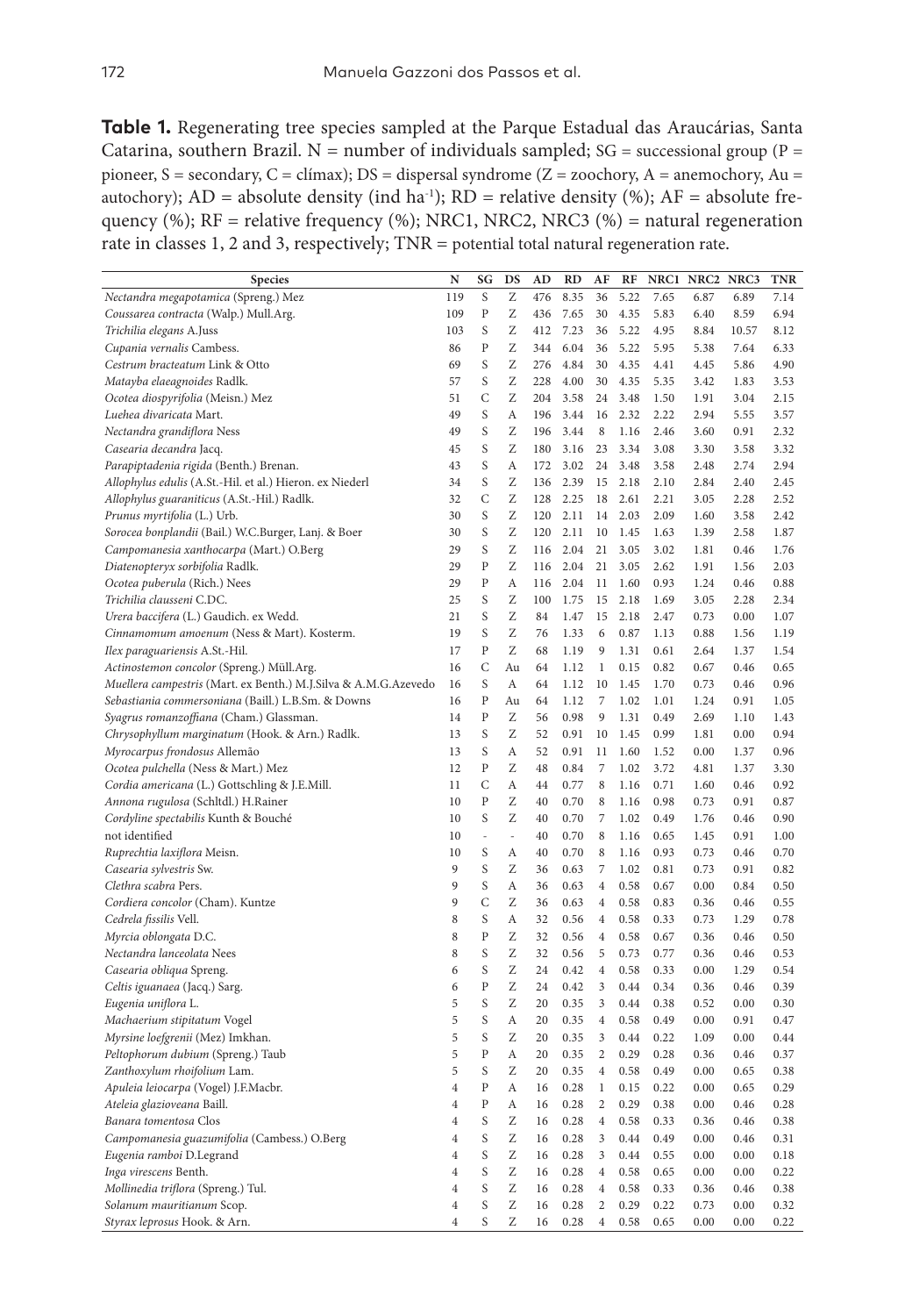| Species                                                  | N              | SG             | DS | AD             | <b>RD</b> | AF             | RF   | NRC1 | NRC2 NRC3 |      | TNR  |
|----------------------------------------------------------|----------------|----------------|----|----------------|-----------|----------------|------|------|-----------|------|------|
| Annona neosalicifolia H.Rainer                           | 3              | $\overline{P}$ | Ζ  | 12             | 0.21      | $\overline{2}$ | 0.29 | 0.33 | 0.36      | 0.00 | 0.23 |
| Ilex brevicuspis Reissek                                 | 3              | S              | Z  | 12             | 0.21      | $\overline{2}$ | 0.29 | 0.00 | 0.73      | 0.46 | 0.39 |
| Machaerium paraguariense Hassl.                          | 3              | S              | A  | 12             | 0.21      | 3              | 0.44 | 0.16 | 0.73      | 0.00 | 0.30 |
| Miconia cinerascens Miq                                  | 3              | $\mathbf{P}$   | Au | 12             | 0.21      | 3              | 0.44 | 0.49 | 0.00      | 0.00 | 0.16 |
| Myrsine coriacea (Sw.) R.Br. ex Roem. & Schult.          | 3              | $\overline{P}$ | Ζ  | 12             | 0.21      | 3              | 0.44 | 0.49 | 0.00      | 0.00 | 0.16 |
| Strychnos brasiliensis Mart.                             | 3              | S              | Ζ  | 12             | 0.21      | 3              | 0.44 | 0.16 | 0.36      | 0.46 | 0.33 |
| Zanthoxylum fagara (L.) Sarg.                            | 3              | S              | Ζ  | 12             | 0.21      | $\overline{c}$ | 0.29 | 0.38 | 0.00      | 0.00 | 0.13 |
| Zanthoxylum petiolare A.St-Hil. & Tul                    | 3              | S              | Ζ  | 12             | 0.21      | 3              | 0.44 | 0.49 | 0.00      | 0.00 | 0.16 |
| Albizia edwallii (Hoehne) Barneby & J.W.Grimes           | $\overline{c}$ | S              | А  | 8              | 0.14      | 1              | 0.15 | 0.00 | 0.36      | 0.46 | 0.27 |
| Albizia niopoides (Spruce ex Benth.) Burkart             | 2              | $\mathbf{P}$   | А  | 8              | 0.14      | $\overline{2}$ | 0.29 | 0.33 | 0.00      | 0.00 | 0.11 |
| Araucaria angustifolia (Bertol.) Kuntze                  | $\overline{c}$ | P              | Z  | 8              | 0.14      | $\overline{2}$ | 0.29 | 0.33 | 0.00      | 0.00 | 0.11 |
| Balfourodendron riedelianum (Engl.) Engl.                | $\overline{c}$ | S              | А  | 8              | 0.14      | $\overline{2}$ | 0.29 | 0.33 | 0.00      | 0.00 | 0.11 |
| Brunfelsia cuneifolia J.A.Schmidt                        | $\overline{2}$ | $\mathbf{P}$   | Ζ  | 8              | 0.14      | $\overline{2}$ | 0.29 | 0.16 | 0.00      | 0.46 | 0.21 |
| Chrysophyllum gonocarpum (Mart. & Eichler ex Miq.) Engl. | $\overline{c}$ | S              | Z  | 8              | 0.14      | $\mathbf 1$    | 0.15 | 0.00 | 0.00      | 0.65 | 0.22 |
| Erythoxylum deciduum A.St.-Hil.                          | 2              | S              | Ζ  | 8              | 0.14      | $\overline{c}$ | 0.29 | 0.33 | 0.00      | 0.00 | 0.11 |
| Erythroxylum myrsinites Mart                             | $\overline{c}$ | S              | Ζ  | 8              | 0.14      | $\overline{c}$ | 0.29 | 0.33 | 0.00      | 0.00 | 0.11 |
| Eugenia involucrata DC.                                  | $\overline{2}$ | S              | Ζ  | 8              | 0.14      | $\overline{2}$ | 0.29 | 0.33 | 0.00      | 0.00 | 0.11 |
| Myrcianthes gigantea (D.Legrand). D.Legrand              | $\overline{c}$ | S              | Z  | 8              | 0.14      | $\overline{c}$ | 0.29 | 0.33 | 0.00      | 0.00 | 0.11 |
| Myrsine umbellata Mart.                                  | $\overline{2}$ | S              | Ζ  | 8              | 0.14      | $\overline{c}$ | 0.29 | 0.16 | 0.00      | 0.46 | 0.21 |
| Picrasma crenata (Vell.) Engl.                           | $\overline{c}$ | S              | Ζ  | 8              | 0.14      | $\overline{2}$ | 0.29 | 0.33 | 0.00      | 0.00 | 0.11 |
| Psychotria suterella Müll.Arg.                           | 2              | $\frac{1}{2}$  | А  | 8              | 0.14      | 1              | 0.15 | 0.22 | 0.00      | 0.00 | 0.07 |
| Sapium glandulosum (L.) Morong                           | $\overline{c}$ | $\mathbf{P}$   | Ζ  | 8              | 0.14      | $\overline{2}$ | 0.29 | 0.16 | 0.00      | 0.46 | 0.21 |
| Symplocos pentandra (Mattos) Occhioni ex Aranha          | $\overline{c}$ | S              | Z  | 8              | 0.14      | $\overline{2}$ | 0.29 | 0.00 | 0.36      | 0.46 | 0.27 |
| Trichilia catigua A.Juss                                 | $\overline{c}$ | C              | Ζ  | 8              | 0.14      | $\overline{2}$ | 0.29 | 0.16 | 0.00      | 0.46 | 0.21 |
| Aegiphila brachiata Vell.                                | $\,1$          | S              | Z  | 4              | 0.07      | 1              | 0.15 | 0.00 | 0.36      | 0.00 | 0.12 |
| Brunfelsia pilosa Plowman                                | 1              | $\mathbf{P}$   | Ζ  | 4              | 0.07      | 1              | 0.15 | 0.00 | 0.36      | 0.00 | 0.12 |
| Cabralea canjerana (Vell.)                               | 1              | S              | Ζ  | $\overline{4}$ | 0.07      | $\mathbf 1$    | 0.15 | 0.16 | 0.00      | 0.00 | 0.05 |
| Cordia ecalyculata Vell.                                 | 1              | S              | А  | 4              | 0.07      | 1              | 0.15 | 0.16 | 0.00      | 0.00 | 0.05 |
| Dalbergia frutescens (Vell.) Britton                     | $\mathbf{1}$   | S              | A  | $\overline{4}$ | 0.07      | $\mathbf{1}$   | 0.15 | 0.16 | 0.00      | 0.00 | 0.05 |
| Eugenia burkartiana (D.Legrand) D.Legrand                | 1              | C              | Ζ  | 4              | 0.07      | 1              | 0.15 | 0.16 | 0.00      | 0.00 | 0.05 |
| Ilex microdonta Reissek                                  | $\mathbf{1}$   | S              | Ζ  | $\overline{4}$ | 0.07      | 1              | 0.15 | 0.00 | 0.36      | 0.00 | 0.12 |
| Maytenus aquifolia Mart.                                 | $\mathbf{1}$   | $\overline{a}$ | Z  | 4              | 0.07      | $\mathbf 1$    | 0.15 | 0.16 | 0.00      | 0.00 | 0.05 |
| Mimosa scabrella Benth.                                  | 1              | S              | А  | 4              | 0.07      | 1              | 0.15 | 0.16 | 0.00      | 0.00 | 0.05 |
| Myrceugenia glaucescens (Cambess.) D.Legrand & Kausel    | 1              | S              | Ζ  | 4              | 0.07      | 1              | 0.15 | 0.00 | 0.36      | 0.00 | 0.12 |
| Myrcia hatschbachii D.Legrand                            | 1              | S              | Ζ  | 4              | 0.07      | 1              | 0.15 | 0.16 | 0.00      | 0.00 | 0.05 |
| Picramnia parvifolia Engl.                               | $\mathbf{1}$   | S              | Ζ  | 4              | 0.07      | $\mathbf{1}$   | 0.15 | 0.16 | 0.00      | 0.00 | 0.05 |
| Roupala asplenioides Sleume                              | 1              | S              | Ζ  | 4              | 0.07      | 1              | 0.15 | 0.16 | 0.00      | 0.00 | 0.05 |
| Rudgea parquioides (Cham.) Mull.Arg.                     | $\mathbf{1}$   | S              | A  | $\overline{4}$ | 0.07      | $\mathbf{1}$   | 0.15 | 0.16 | 0.00      | 0.00 | 0.05 |
| Sambucus australis Cham. & Schltdl.                      | 1              | $\mathbf{P}$   | Z  | 4              | 0.07      | 1              | 0.15 | 0.16 | 0.00      | 0.00 | 0.05 |
| Schaefferia argentinensis Speg.                          | 1              | S              | Ζ  | 4              | 0.07      | 1              | 0.15 | 0.16 | 0.00      | 0.00 | 0.05 |
| Schinus terebinthifolius Raddi                           | $\,1$          | $\mathbf{P}$   | Au | 4              | 0.07      | $\mathbf 1$    | 0.15 | 0.00 | 0.36      | 0.00 | 0.12 |
| Vernonanthura discolor (Spreng.) H.Rob                   | 1              | $\mathbf{P}$   | А  | 4              | 0.07      | 1              | 0.15 | 0.00 | 0.00      | 0.46 | 0.15 |
| Xylosma pseudosalzmanii Sleumer                          | $\,1$          | S              | Z  | $\overline{4}$ | 0.07      | $\mathbf{1}$   | 0.15 | 0.16 | 0.00      | 0.00 | 0.05 |
| Total                                                    | 1425           |                |    | 5700           | 100       |                | 100  | 100  | 100       | 100  | 100  |

exclusive to natural regeneration (17) are rare locally, presenting mostly one individual. Most of the exclusive species (12) are secondary, which indicates that they are finding favorable conditions for germination and establishment in the PEAR. The absence of *Dicksonia sellowiana* Hook. and *Alsophila setosa* Kaulf. should be highlighted in the regenerating component.

The most frequent dispersal syndrome was the zoochory with 71% of the species and 1,157 individuals, followed by anemochory (23% and 222 individuals) and autochory (4% and 36 individuals). As for the successional category, 65% of the species are secondary, 25% pioneer, 7% climax and 3% without information (Table 1).

In the class 1, 3,340 ind ha-1 were sampled, belonging to 89 species and 35 families; in the class 2, 1,304 ind  $ha^{-1}$ , 56 species and 26 families; and in the class 3, 1,056 ind ha-1, 58 species and 26 families. There was a reduction in the number of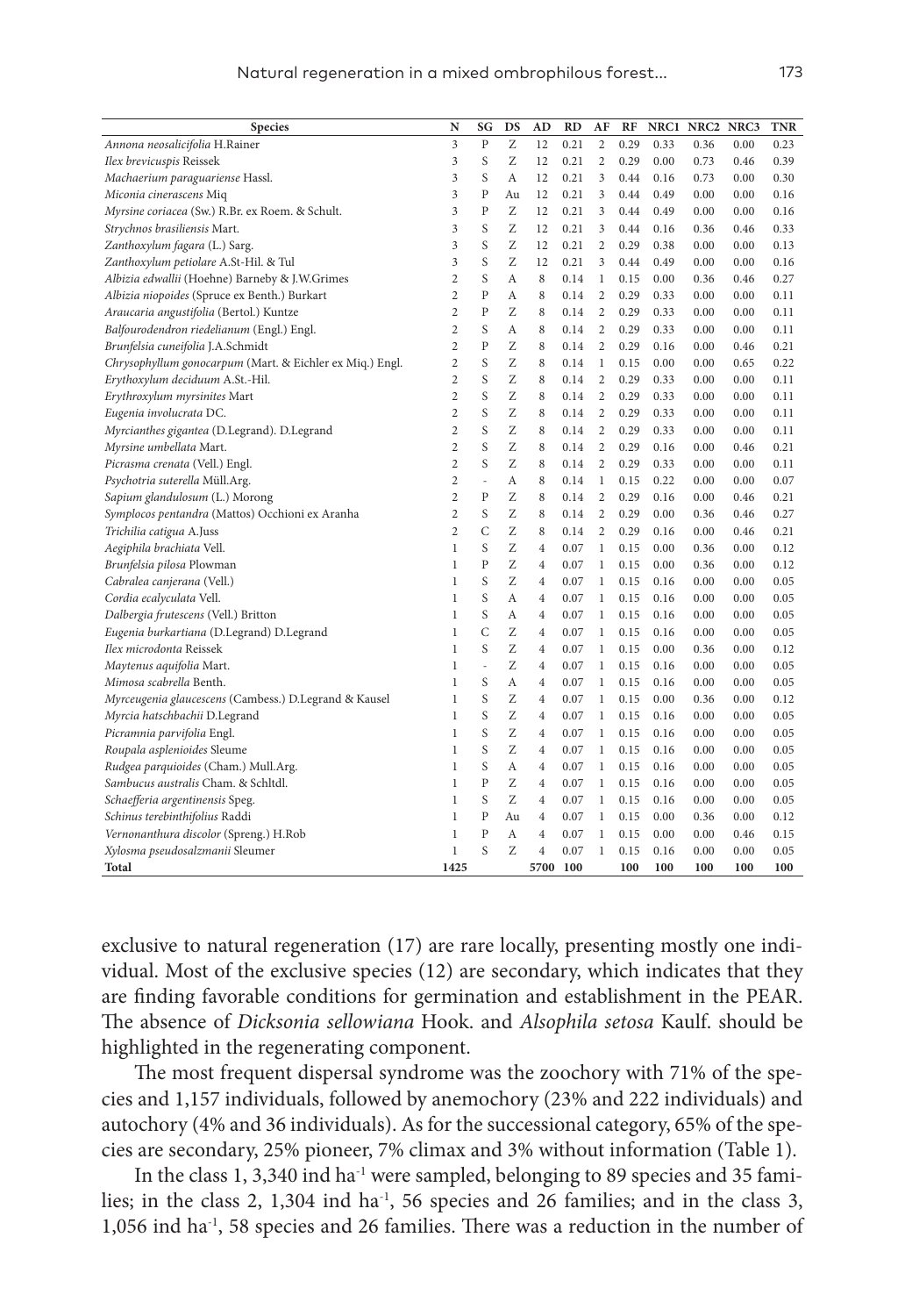individuals from the class 1 to class 3 (Fig. 2), but there was a reduction in the number of species only from the class 1 to the other classes.

Regarding the size classes, 41% of the species occurred in all size classes. Twenty-nine species occurred only in class 1, five species were sampled only in class 2 and *Vernonanthura discolor* (Spreng.) H.Rob. occurred exclusively in class 3. However, this species is rare locally in natural regeneration with only one individual. TNR values ranged from 0.05 to 8.12% (Table 1), with emphasis on *Trichilia elegans*, *Nectandra megapotamica*, *Coussarea contracta* and *Cupania vernalis* with TNR values greater than 6% (Fig. 3). *Araucaria angustifolia* showed an absolute density of 8 ind ha-1, all sampled in class 1 and, TNR of only 0.11% (Table 1).



**Figure 2.** Number of individuals by size classes of tree natural regeneration in Parque Estadual das Araucárias, Santa Catarina, southern Brazil. Class 1 = height between 1.0 m and 2.0 m; class 2 = height between 2.01 m and 3.0 m; class 3 = height above 3.0 m and diameter at breast height less than 5 cm.



**Figure 3.** Species with the highest rates of potential total natural regeneration (TNR  $(\%)$ ) in the Parque Estadual das Araucárias, Santa Catarina, southern Brazil.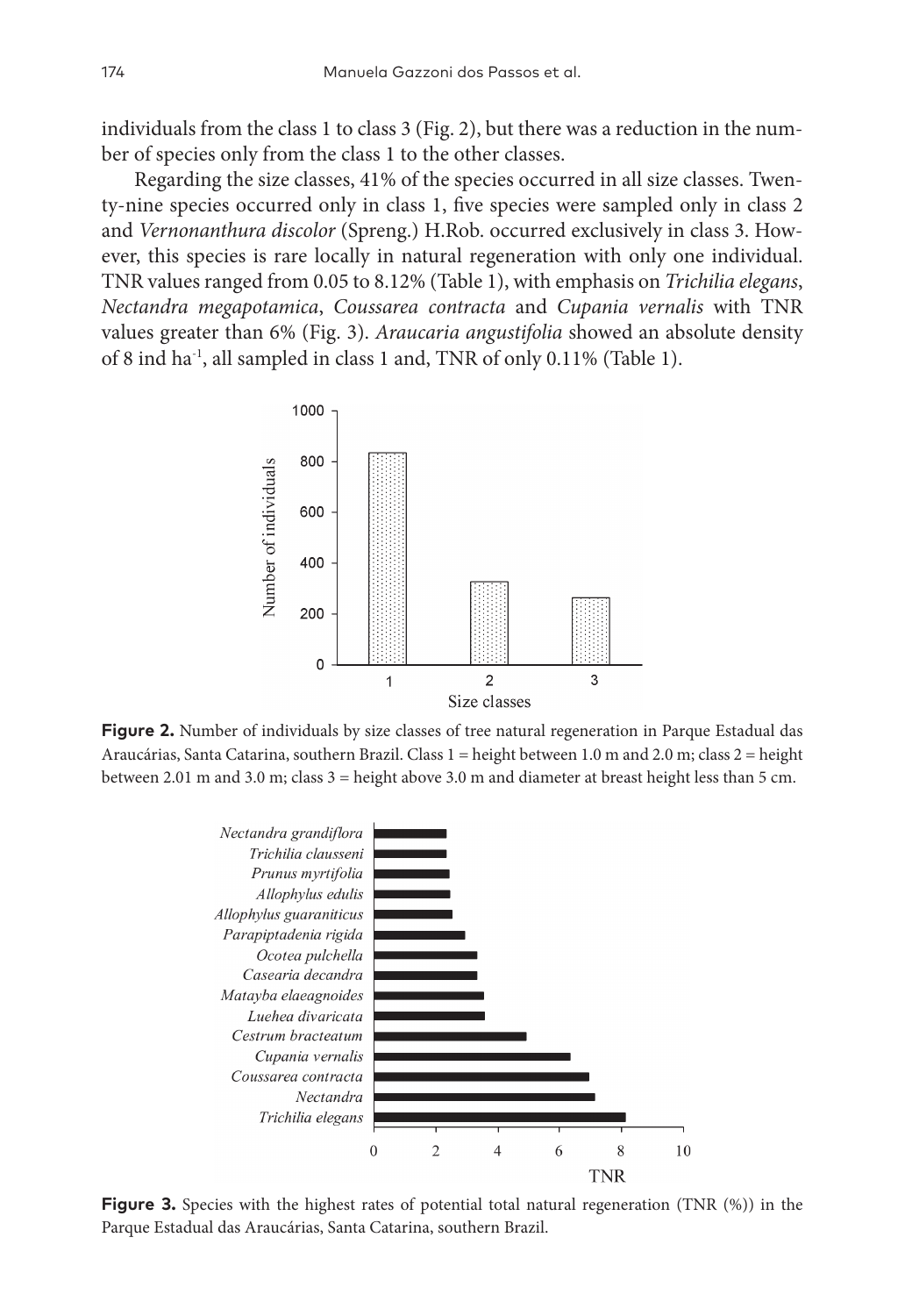#### **Discussion**

The study area underwent logging for decades (Fatma 2015). In the most disturbed sites, the lower stratum is composed of shrub species, lianas and, in some cases, native bamboo. In places with less light incidence on the forest floor and with higher humidity, well-defined understory and the occurrence of shade-tolerant species were observed. Therefore, PEAR is characterized as a successional mosaic, with different stages of regeneration. This corroborates the large number of secondary and pioneer species sampled in the study.

As for families with greater specific richness, studies have shown that the MOF tends to follow a floristic pattern, with emphasis on Myrtaceae and Lauraceae (Mauhs and Backes 2002; Souza et al. 2012; Fiorentin et al. 2015; Higuchi et al. 2015; Santos et al. 2015). Generally, a large number of Fabaceae species in MOF is not common (Fiorentin et al. 2015; Santos et al. 2015; Higuchi et al. 2016) and it is often found with greater richness in seasonal forests (Jarenkow and Waechter 2001). Unlike the present study, in the Inventário Florístico Florestal de Santa Catarina (IFF-SC), the Fabaceae family was the fourth most numerous, with 20 species in regeneration (Meyer et al. 2013). In the floristic and phytosociological survey of the tree strata carried out at PEAR (Passos et al. 2021), the families with the highest specific richness were also Fabaceae (14 spp.), followed by Lauraceae and Myrtaceae (8 spp.).

The regenerating component showed high similarity with the PEAR tree component (Passos et al. 2021). However, in the regenerating component, the absence (*Dicksonia sellowiana* and *Alsophila setosa*) or low density (*A. angustifolia* and *Ateleia glazioveana* Baill.) of species that showed high values of importance in the tree component (Passos et al. 2021) were recorded. The diversity of regenerating species in the PEAR was greater than that recorded in other studies of MOF (Caldato et al. 1996; Mauhs and Backes 2002; Narvaes et al. 2005; Fiorentin et al. 2015; Santos et al. 2015), similar to the diversity described by Maçaneiro et al. (2016) and inferior to that observed by Meyer et al. (2013). Equability in the PEAR is relatively high, as the existence of a few highly dominant species in the sample was verified, in agreement with what was reported by Maçaneiro et al. (2016).

Among the five species best positioned in the density ranking in the regenerating component of PEAR, only *Cupania vernalis*, *Casearia decandra* and *Matayba elaeagnoides* are common with those best positioned in other fragments of MOF in the south of SC (Higuchi et al. 2015; Santos et al. 2015; Maçaneiro et al. 2016; Duarte et al. 2019) and in Rio Grande do Sul state (Silva et al. 2010a). There was also no coincidence between the 10 species with the highest rate of natural regeneration between this and the study of regeneration in upper montane MOF in SC (Rosa et al. 2016). These studies demonstrate the great floristic and structural variation in the regenerating tree component among the several fragments of MOF in Brazil, and emphasize the importance of them for the restoration projects of MOF throughout its natural range.

Among the species with the highest density and frequency in the regenerating component, *N. megapotamica* stood out, which had already been highlighted in the PEAR tree stratum, forming an association with *A. angustifolia* (Passos et al. 2021).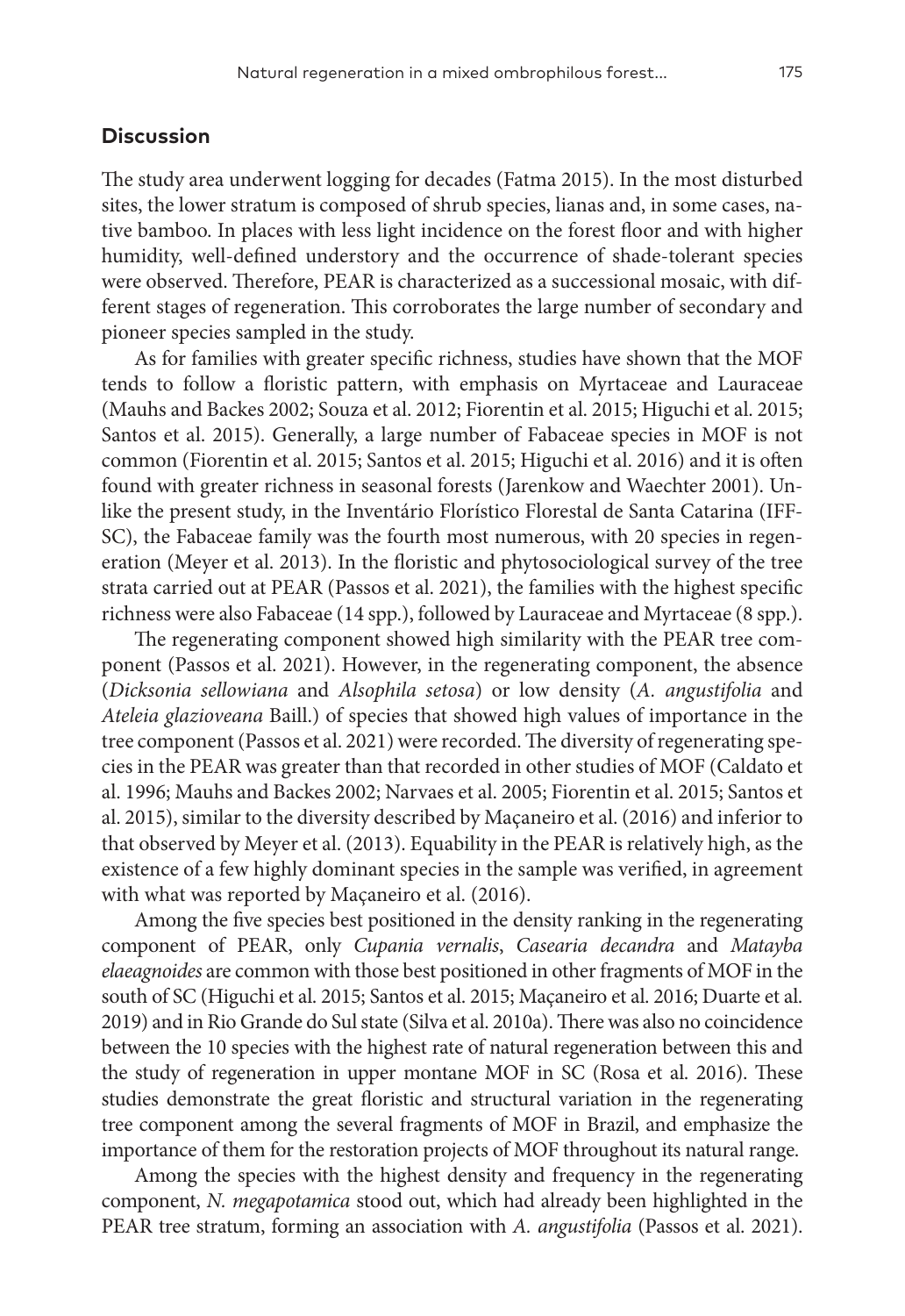This was expected, since western SC is characterized by an abundance of Lauraceae, with significant occurrence of *N. lanceolata*, *N. megapotamica* and *Ocotea puberula* (Klein 1978). *Nectandra megapotamica* was the most abundant species in the study on the dynamics of regeneration in fragments of MOF in the southern plateau of Santa Catarina (Vefago et al. 2019). This species occurs inside the forest, where high regeneration is found (second highest rate of TNR in the PEAR), which suggests that the species is in full dynamic balance. Because it is a shade-tolerant species, its installation begins in secondary vegetation (Reitz et al. 1983), which justifies its presence in different areas of the PEAR. This species also stands out in the southern portion of the Atlantic Forest, due to its high geographical range, abundance and different habitats in which they occur (Caiafa and Martins 2010; Fontana et al. 2016). *Nectandra megapotamica* presented the highest density and frequency in the PEAR tree component (Passos et al. 2021), in addition to being recorded with high abundance and importance value in other studies (Mauhs and Backes 2002; Bianchini et al. 2003; Callegaro et al. 2015).

Similar to the tree component (Passos et al. 2021), secondary and zoochorous species predominated in the regenerating component. The dispersal syndrome data are similar to those of natural regeneration in fragments of MOF in Paraná (Rondon-Neto et al. 2001) and Santa Catarina states (Negrini et al. 2012). The large proportion of zoochorous species in MOF supports the importance of animals for the dispersal of propagules and, consequently, for the maintenance of the gene flow of forests (Almeida et al. 2008).

The values recorded for the TNR in the PEAR were lower than those observed by Caldato et al. (1996) (2.51 to 15.01%), and close to those observed by Mauhs and Backes (2002) (0 a 9.59%). Comparing the 20 highest positioned species in the tree component, ordered by the importance value (Passos et al. 2021) with those of the regenerating component (ordered by TNR), 12 were common. Therefore, it is expected that there will be no major structural or floristic changes in the PEAR, as long as environmental and conservation conditions are maintained.

Considering natural regeneration as a whole, 41% of species occurred in all height classes. These species, with more regular distribution in the different growth phases, are more likely to compose the forest structure in the future (Caldato et al. 1996). The reduction in the number of species for the larger classes may be related to the characteristics of the life history of these species, such as the variation in shade tolerance at different stages of the life cycle. Among the factors that influenced the distribution of regenerating species in the MOF is the variation related to the canopy opening (Duarte et al. 2019), and studies have shown that the luminosity variation within the forest influences the species distribution (Higuchi et al. 2015; Duarte et al. 2019). Therefore, the history of PEAR exploitation and canopy disturbances caused by climatic events could justify the floristic differences between PEAR and other studies of MOF regeneration (Caldato et al. 1996; Higuchi et al. 2015; Santos et al. 2015; Duarte et al. 2019). Despite the presence of 41% of the species in the three size classes, of the 99 species surveyed in this study, 74 have TNR less than 1.0, indicating that these species may have a higher degree of difficulty to regenerate in the future (Silva et al. 2010b).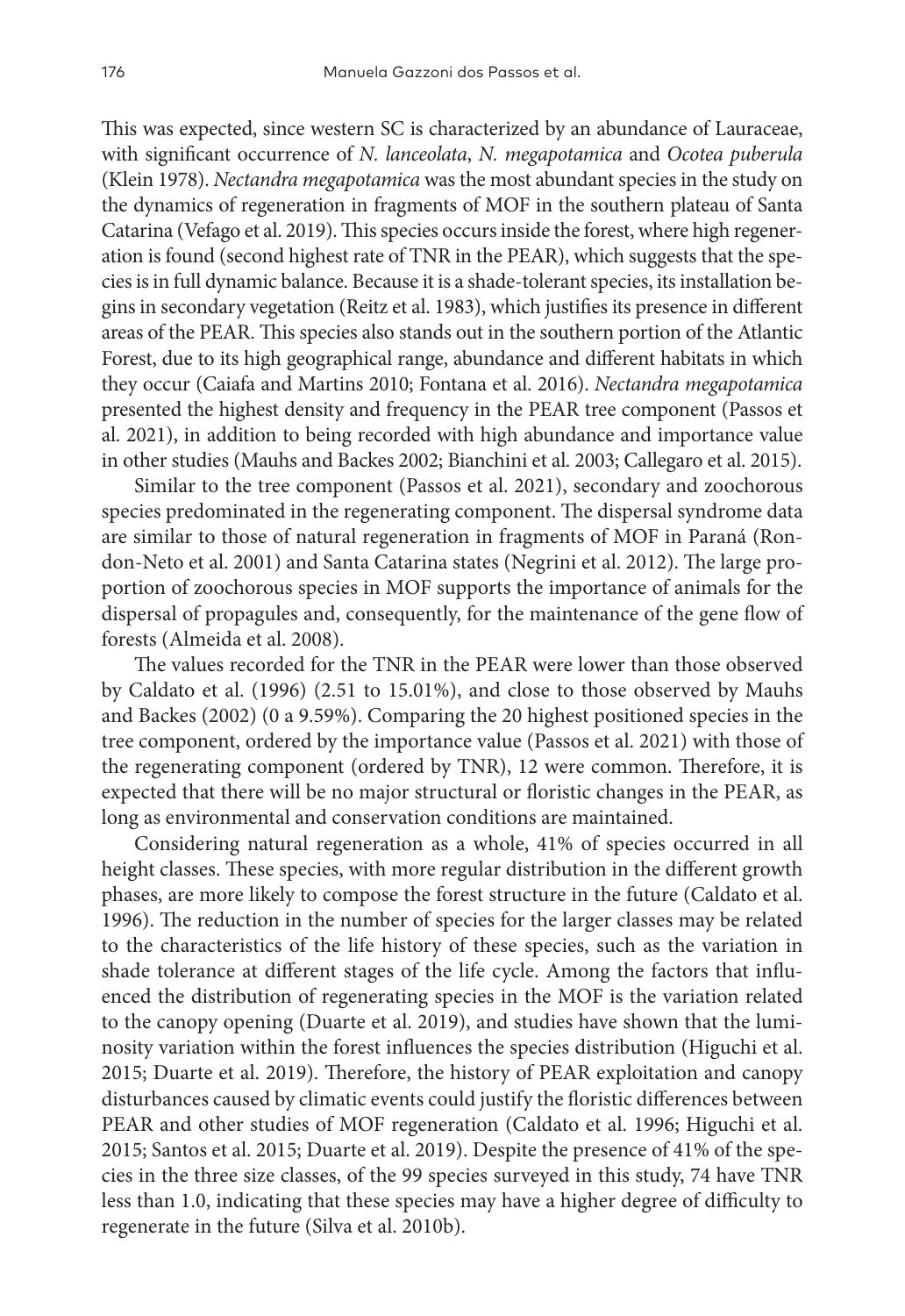*Trichilia elegans* showed the highest TNR (8.12%), mainly because the species obtained the highest NRC in classes 2 and 3. In one of the plots sampled in the PEAR by the IFFSC (Meyer et al. 2013), the presence of *T. elegans* in the regenerating component was also highlighted. In the understory of seasonal forests, the presence of species of the genus *Trichilia* is common (Bianchini et al. 2003; Souza and Lorenzi 2012).

The low value of TNR for *A. angustifolia* is consistent with other studies (Caldato et al. 1996; Narvaes et al. 2005; Silva et al. 2010a; Kanieski et al. 2012; Vefago et al. 2019). The absence of juveniles indicates that this species, being a heliophile, does not find favorable conditions for its establishment due to shading (Caldato et al. 1996; Souza et al. 2008; Vefago et al. 2019). Therefore, the establishment of seedlings only occurs in the initial stages of succession (Mauhs and Backes 2002) and, in PEAR, the natural regeneration of the species was recorded only in the border plots or in gap. Paludo et al. (2011) observed that the critical stage for the regeneration of the species was in the first years of development (up to 0.5 m in height). However, as the species is long-lived, it can maintain a low number of regenerating individuals in the population and, even so, be successful in regeneration (Paludo et al. 2011). In a study using the Matrix Model, it was found that the recruitment of *A. angustifolia* was insufficient to replace the reproductive individuals and, therefore, the population was in a self-thinning phase (the elimination of dominated individuals due to competition), in accord to Lozenge model (Paludo et al. 2016). According to this model, the population is expected to regenerate in the future, but the species exhibits declining stability, which aggravates the endangerment situation (Paludo et al. 2016).

Another issue to be considered may be the reduction in the number of propagules and young individuals of *A. angustifolia* in the PEAR. Despite the presence of reproductive adults, park rangers and researchers have observed the ringing of the stem of young plants, which can lead to death for the individual, as well as the large amount of pine cones with immature seeds on the forest floor. One of those responsible for these practices (already registered by park rangers) is *Sapajus nigritus* Goldfuss, 1809 (capuchin monkey), which has a high population density in the PEAR (Alves 2008). The consumption of the terminal part of the stem of young individuals of *Syagrus romanzoffiana* by these animals was also observed (field observation). Specific studies on these interactions are necessary in order to support management practices in the PEAR. In addition, studies suggest the implementation of silvicultural treatments and enrichment plantation that benefit the development of *A. angustifolia* (Narvaes et al. 2005; Kanieski et al. 2012).

On the other hand, Klein (1978) suggested a trend of expansion of the seasonal deciduous forest over the MOF, due to the low regeneration of *A. angustifolia*. Other species characteristic of MOF, such as *Mimosa scabrella* (Lorenzi 2008), also presented low potential for natural regeneration, and *Ocotea porosa* did not present individuals in natural regeneration. Caldato et al. (1996) also recorded low rates of natural regeneration for *O. porosa* and *M. scabrella*. Also noteworthy is the absence of *Dicksonia sellowiana*, a characteristic species of MOF, in the natural regeneration of PEAR. According to Mallmann et al. (2019), canopy cover and soil moisture are environmental factors that influence the establishment and growth of *D. sellowiana*.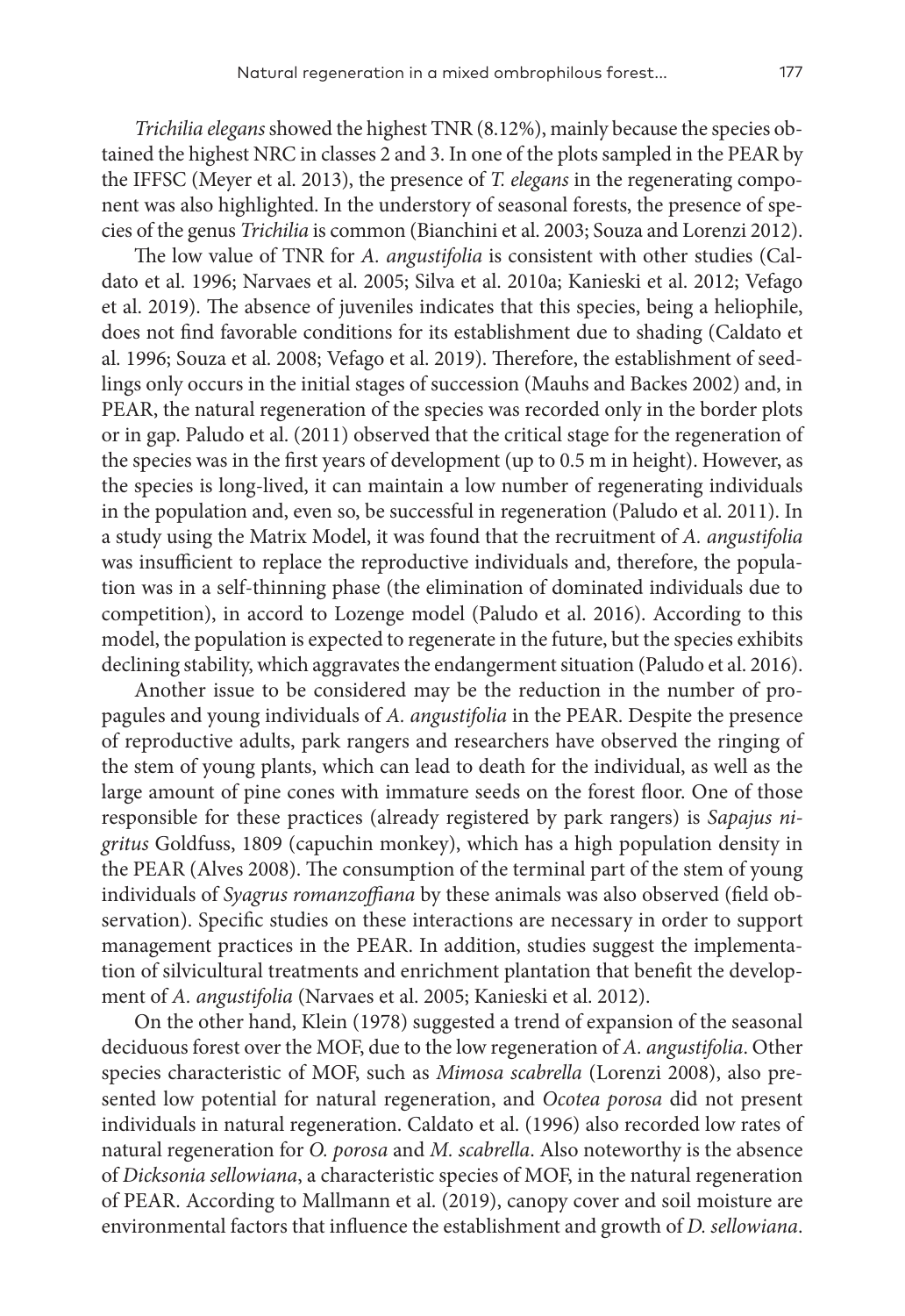Specific studies should be conducted to explain the absence of these species in the regenerating component of PEAR.

In general, the high similarity between the studies of natural regeneration and the tree component indicates that the composition of the forest will suffer little change in the future if the current conditions are maintained. However, the absence or low regeneration of *A. angustifolia*, *D. sellowiana* and *A. setosa*, as well as other species of MOF, such as *O. porosa* and *M. scabrella* can imply important floristic changes, such as the invasion by species typical of the seasonal forest. According to Vefago et al. (2019), temperature and altitude play a relevant role in the definition of floristic identity in the MOF remnants. As the MOF distribution is positively correlated with cloudiness and frost, and inversely with temperature (Oliveira-Filho et al. 2015), it is concluded that this forest type is dependent on low temperatures and is limited by the seasonality of the climate. Analyzing the historical series of temperature for the region, there is a clear trend of an increase in temperature in the last 100 years (CRU 2016), which can impact the MOF.

## **Conclusion**

The Parque Estadual das Araucárias, in addition to the past anthropic disturbance (logging), presents variations of relief, which favors the occurrence of different habitats. This heterogeneity of habitats made it possible to record high species richness and diversity in the tree regenerating component. However, the calculation of the estimated richness indicates that the number of species may be even greater. Because it is a protected area, the presence of park rangers and constant monitoring ensures that destructive human activities are reduced or nullified in the PEAR, allowing biodiversity to be conserved.

The low value obtained for the TNR for *A. angustifolia* is in agreement with the results of other studies, since it is a heliophile species. Therefore, its establishment in the interior of the forest is difficult due to the shading, and consequently, its conservation *in situ* is more complex.

The similarity of species between natural regeneration and the tree component indicates that, in the future, there will be little change in species composition. However, the absence (or decrease) of the regeneration of some typical species of MOF, such as *A. angustifolia*, in addition to climate changes, may result in a change in the area's phytophysiognomy in the future. Therefore, silvicultural treatments and enrichment plantations can be implemented in the PEAR, aiming at the conservation of typical MOF species of this region, such as *Dicksonia sellowiana* and *Alsophila setosa*. In the specific case of *A. angustifolia*, enrichment plantation in areas with the most open vegetation in the PEAR can contribute to the conservation of this species.

## **Acknowledgements**

We thank the Fundação de Amparo à Pesquisa e Inovação no Estado de Santa Catarina (FAPESC); National Science Foundation and São Paulo State Research Support Foundation for the postdoctoral fellowship (NSF-FAPESP PIRE-CREATE project grants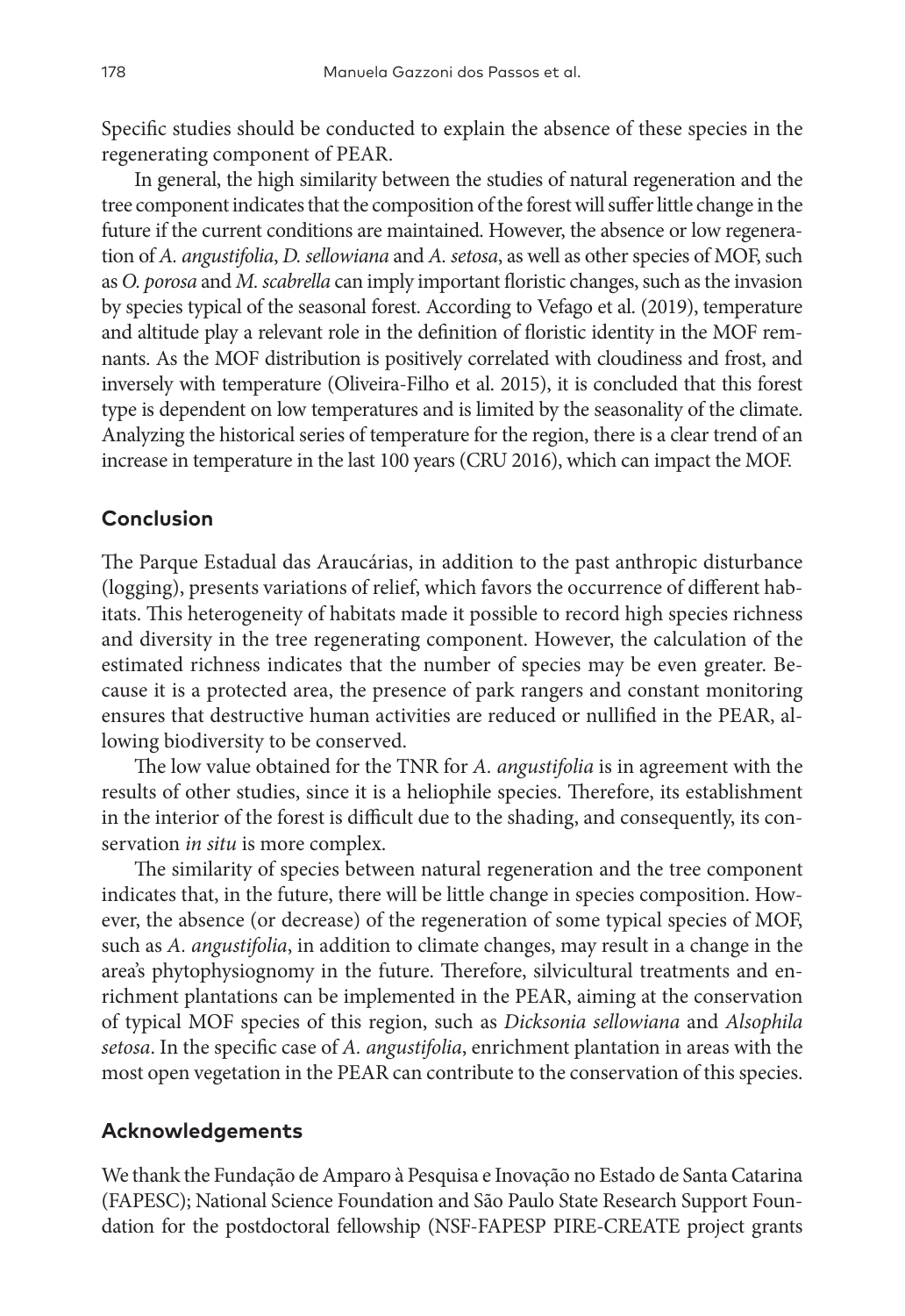2017/50085-3 and 2019/27110-7); Specialists who assisted in the identification: Martin Grings and André Luiz de Gasper; This study was financed in part by the Coordenação de Aperfeiçoamento de Pessoal de Nível Superior (CAPES)–Brazil–Finance Code 001.

## **References**

- Almeida SR, Watzlawick LF, Myszka E, Valerio AF (2008) Florística e síndromes de dispersão de um remanescente de Floresta Ombrófila Mista em sistema faxinal. Ambiência 4(2): 289–297. <https://revistas.unicentro.br/index.php/ambiencia/article/viewFile/169/210>
- Alvares CA, Stape JL, Sentelhas PC, Gonçalves JLM, Sparovek G (2013) Köppen's climate classification map for Brazil. Meteorologische Zeitschrift 22(6): 711–728. [https://doi.](https://doi.org/10.1127/0941-2948/2013/0507) [org/10.1127/0941-2948/2013/0507](https://doi.org/10.1127/0941-2948/2013/0507)
- Alves FC (2008) Estudo populacional de *Cebus nigritus* (Goldfuss, 1809) no Parque Estadual das Araucárias – São Domingos, Santa Catarina. Dissertação de Mestrado, Chapecó: Universidade Comunitária Regional de Chapecó.
- APG IV (2016) An update of the Angiosperm Phylogeny Group classification for the orders and families of flowering plants. Botanical Journal of the Linnean Society 181(1): 1–20. <https://doi.org/10.1111/boj.12385>
- Backes P, Irgang B (2002) Árvores do Sul: guia de identificação e interesse ecológico as principais espécies nativas Sul-Brasileiras. Instituto Souza Cruz, Santa Cruz do Sul, 325 pp.
- Bianchini E, Popolo RS, Dias MC, Pimenta JA (2003) Diversidade e estrutura de espécies arbóreas em área alagável do município de Londrina, sul do Brasil. Acta Botanica Brasilica 17(3): 405–419. <https://doi.org/10.1590/S0102-33062003000300008>
- Caiafa NA, Martins FR (2010) Forms of rarity of tree species in the southern Brazilian Atlantic rainforest. Biodiversity and Conservation 19(9): 2597–2618. [https://doi.org/10.1007/](https://doi.org/10.1007/s10531-010-9861-6) [s10531-010-9861-6](https://doi.org/10.1007/s10531-010-9861-6)
- Caldato SL, Floss PA, Croce DM, Longhi SJ (1996) Estudo da regeneração natural, banco de sementes e chuva de sementes na Reserva Genética Florestal de Caçador, SC. Ciência Florestal 6(1): 27–38.<https://doi.org/10.5902/19805098323>
- Callegaro RM, Longhi SJ, Andrzejewski C, Araujo MM (2015) Regeneração natural de espécies arbóreas em diferentes comunidades de um remanescente de floresta ombrófila mista. Ciência Rural 45(10): 1795–1801. <https://doi.org/10.1590/0103-8478cr20131098>
- Cientec (2006) Mata Nativa 2: Manual do Usuário. Viçosa, Cientec, 295 pp.
- Colwell RK (2013) EstimateS: statistical estimation of species richness and shared species from samples. Version 9.1.0. [Disponível em:] [http://viceroy.eeb.uconn.edu/estimates.](http://viceroy.eeb.uconn.edu/estimates) [Acesso: jun. 2016]
- CRU [Climatic Research Unit] (2016) CRU TS3.23: Climatic Research Unit (CRU) Time-Series (TS) Version 3.23 of High Resolution Gridded Data of Month-by-month Variation in Climate (Jan. 1901 – Dec. 2014). [Disponível em:] [http://catalogue.ceda.ac.uk/](http://catalogue.ceda.ac.uk/uuid/5dca9487dc614711a3a933e44a933ad3) [uuid/5dca9487dc614711a3a933e44a933ad3](http://catalogue.ceda.ac.uk/uuid/5dca9487dc614711a3a933e44a933ad3) [Acesso: set. 2016]
- Duarte SW, Hoffmann LT, Maçaneiro JP, Fenilli TAB, Schorn LA (2019) Effects of the environment and spatial factors on the regeneration of *Araucaria* Forest fragments, southern Brazil. Applied Ecology and Environmental Research 17(4): 9577–9589. [https://](https://doi.org/10.15666/aeer/1704_95779589) [doi.org/10.15666/aeer/1704\\_95779589](https://doi.org/10.15666/aeer/1704_95779589)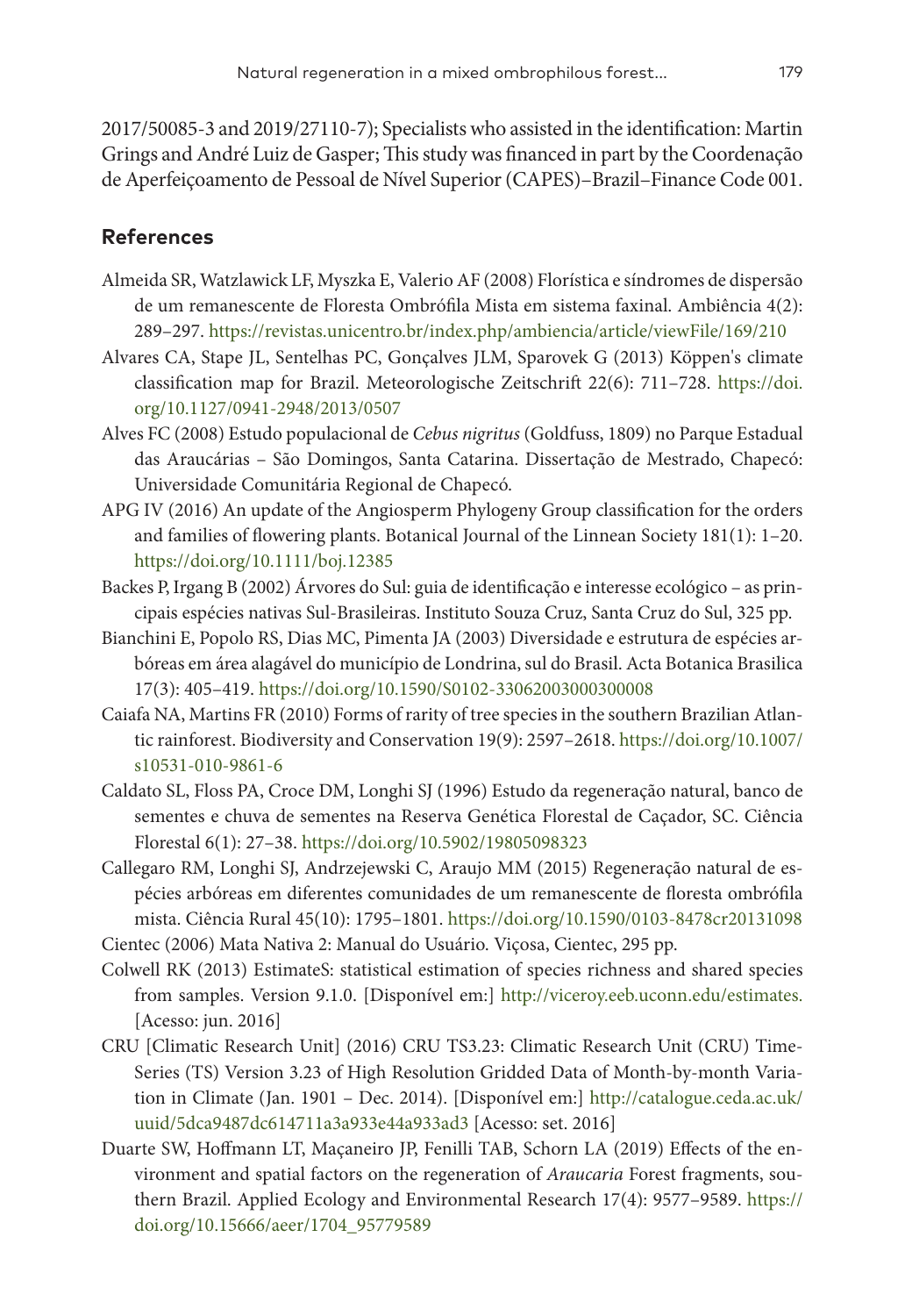- Fatma [Fundação de Meio Ambiente] (2015) Plano de Manejo do Parque Estadual das Araucárias – Fase 2: 1ª versão do plano revisado. Florianópolis, Apremavi.
- Fiorentin LD, Téo SJ, Schneider CR, Costa RH, Batista S (2015) Análise florística e padrão espacial da regeneração natural em área de Floresta Ombrófila Mista na região de Caçador, SC. Floresta e Ambiente 22(1): 60–70.<https://doi.org/10.1590/2179-8087.071413>
- Flora do Brasil [under construction] (2020) Lista da flora do Brasil. Jardim Botânico do Rio de Janeiro, Rio de Janeiro. <http://floradobrasil.jbrj.gov.br/> [Accessed on: 09 Dec. 2020]
- Fontana C, Gasper AL, Sevegnani L (2016) A raridade das espécies arbóreas de Lauraceae no planalto do Estado de Santa Catarina, Brasil. Hoehnea 43(3): 361–369. [https://doi.](https://doi.org/10.1590/2236-8906-95/2015) [org/10.1590/2236-8906-95/2015](https://doi.org/10.1590/2236-8906-95/2015)
- Gasper AL, Sevegnani L, Vibrans AC, Sobral M, Uhlmann A, Lingner DV, Rigon Júnior MJ, Verdi M, Stival-Santos A, Dreveck S, Korte A (2013) Inventário florístico florestal de Santa Catarina: Espécies da Floresta Ombrófila Mista. Rodriguésia 64(2): 201–210. <https://doi.org/10.1590/S2175-78602013000200001>
- Higuchi P, Silva AC, Almeida JA, Bortoluzzi RLC, Mantovani A, Ferreira TS, Souza ST, Gomes JP, Silva KM (2013) Florística e estrutura do componente arbóreo e análise ambiental de um fragmento de floresta ombrófila mista alto-montanha no município de Painel, SC. Ciência Florestal 23(1): 153–164.<https://doi.org/10.5902/198050988449>
- Higuchi P, Silva AC, Buzzi Jr F, Negrini M, Ferreira TS, Souza ST, Santos KF, Vefago MB (2015) Fatores determinantes da regeneração natural em um fragmento de floresta com araucária no planalto catarinense. Scientia Forestalis 43(106): 251–259. [https://www.](https://www.ipef.br/publicacoes/scientia/nr106/cap01.pdf) [ipef.br/publicacoes/scientia/nr106/cap01.pdf](https://www.ipef.br/publicacoes/scientia/nr106/cap01.pdf)
- Higuchi P, Silva AC, Ferreira TS, Souza ST, Gomes JP, Silva KM, Santos KF, Berndt EJ, Souza Jr JO, Gois DT, Weiduschat F (2016) Florística e estrutura do componente arbóreo e relação com variáveis ambientais em um remanescente florestal em Campos Novos – SC. Ciência Florestal 26(1): 35–46.<https://doi.org/10.5902/1980509821089>
- Jarenkow JA, Budke JC (2009) Padrões florísticos e analise estrutural de remanescentes de florestas com araucária no Brasil. In: Fonseca CR, Souza AF, Leal-Zanchet AN, Dutra T, Backes A, Ganado G (Eds) Floresta com Araucária: Ecologia, Conservação e Desenvolvimento Sustentável. Editora Holos, Ribeirão Preto, 113–126.
- Jarenkow J, Waechter J (2001) Composição, estrutura e relações florísticas do componente arbóreo de uma floresta estacional no Rio Grande do Sul, Brasil. Revista Brasileira de Botanica. Brazilian Journal of Botany 24(3): 263–272. [https://doi.org/10.1590/S0100-](https://doi.org/10.1590/S0100-84042001000300004) [84042001000300004](https://doi.org/10.1590/S0100-84042001000300004)
- Kanieski MR, Longhi SJ, Narvaes IS, Soares PRC, Longhi ST, Callegaro RM (2012) Diversidade e padrões de distribuição espacial de espécies no estágio de regeneração natural em São Francisco de Paula, RS, Brasil. Floresta 42(3): 509–518. <https://doi.org/10.5380/rf.v42i3.25037>
- Klauberg C, Paludo GF, Bortoluzzi RLC, Mantovani A (2010) Florística e estrutura de um fragmento de Floresta Ombrófila Mista no Planalto Catarinense. Biotemas 23(1): 35–47. <https://doi.org/10.5007/2175-7925.2010v23n1p35>
- Klein RM (1978) Mapa fitogeográfico de Santa Catarina. In: Reitz R (Ed.) Flora Ilustrada Catarinense. Herbário Barbosa Rodrigues, Itajaí, 24 pp.
- Lorenzi H (2008) Árvores brasileiras, v.1, 5.ed. Instituto Plantarum, Nova Odessa.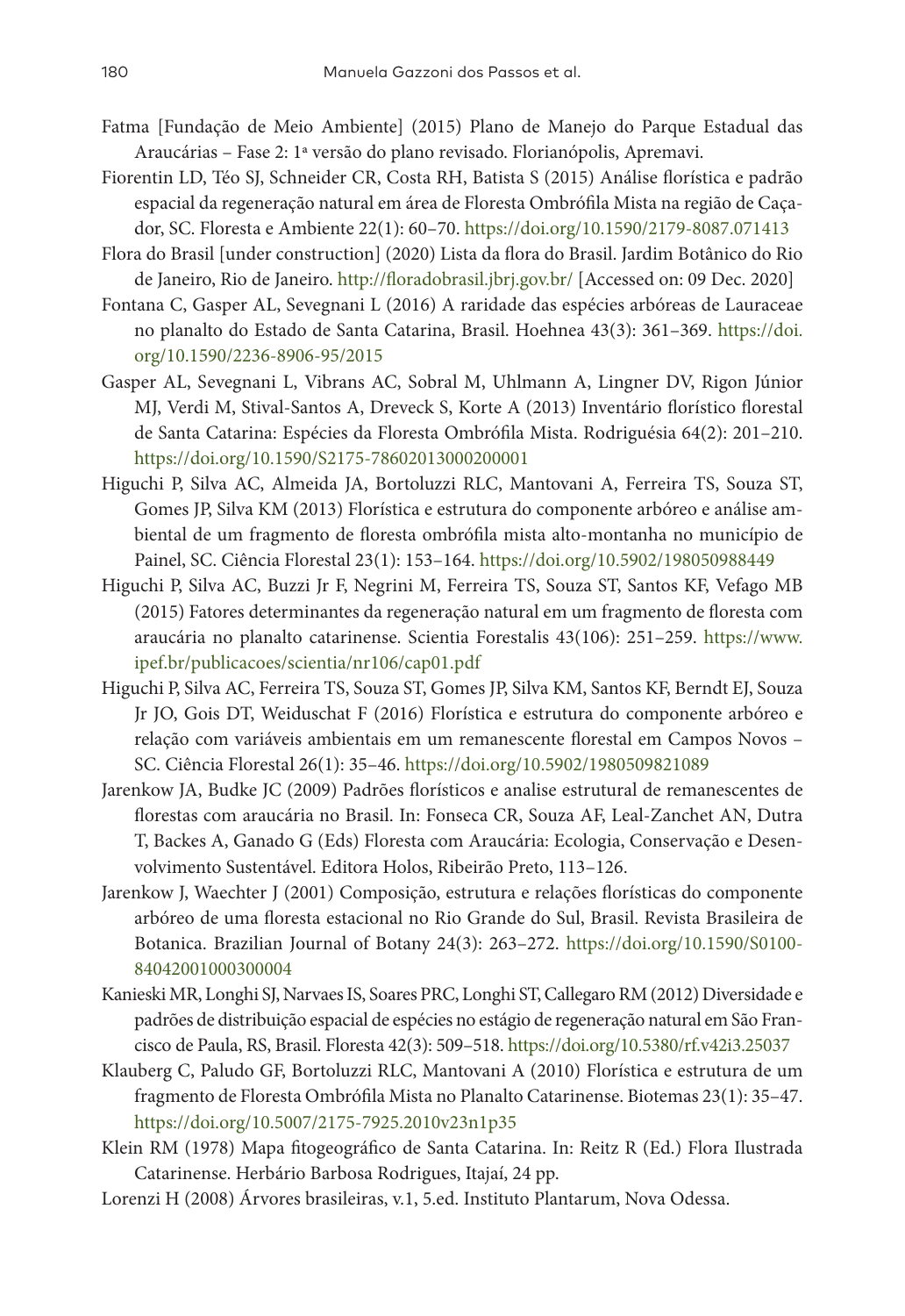- Maçaneiro JP, Seubert RC, Schorn LA (2016) Variações na composição e estrutura da vegetação permitem detectar agrupamentos logísticos em uma Floresta Subtropical Atlântica no Sul do Brasil? Biotemas 29(4): 43–58. <https://doi.org/10.5007/2175-7925.2016v29n4p43>
- Mallmann IT, Silva VL, Port RK, Oliveira FB, Schmitt JL (2019) Spatial distribution analysis of *Dicksonia sellowiana* Hook. in Araucaria forest fragments with different sizes. Brazilian Journal of Biology 79(2): 337–344. <https://doi.org/10.1590/1519-6984.186083>
- Marchesini VA, Sala OE, Austin AT (2009) Ecological consequences of a massive flowering event of bamboo (*Chusquea culeou*) in a temperate forest of Patagonia, Argentina. Journal of Vegetation Science 40(3): 424–432.<https://doi.org/10.1111/j.1654-1103.2009.05768.x>
- Martins D, Rodrigues AL, Chaves CL, Mantovani A, Bortoluzii RLC (2012) Estrutura de um remanescente de Floresta Ombrófila Mista em Urupema, Santa Catarina, Brasil. Revista de Ciências Agroveterinárias 11(2): 126–137.
- Mauhs J, Backes A (2002) Estrutura fitossociológica e regeneração natural de um fragmento de Floresta Ombrófila Mista exposto a perturbações antrópicas. Pesquisas, Botânica 52: 89–109.<http://www.anchietano.unisinos.br/publicacoes/textos/mauhs2002/julian.pdf>
- Meyer L, Gasper AL, Sevegnani L, Schorn LA, Vibrans AC, Lingner DV, Verdi M, Santos AS, Dreveck S, Korte A (2013) Regeneração natural da Floresta Ombrófila Mista em Santa Catarina. In: Vibrans AC, Sevegnani L, Gasper AL, Lingner DV (Eds) Inventário Florístico Florestal de Santa Catarina: Floresta Ombrófila Mista, v 3. Edifurb, Blumenau, 191–222. <https://doi.org/10.1590/S2175-78602013000300001>
- Mueller-Dombois DD, Ellenberg H (1974) Aims and Methods of Vegetation Ecology. John Wiley, New York, 547 pp.
- Narvaes IS, Brena DA, Longhi SJ (2005) Estrutura da regeneração natural em Floresta Ombrófila Mista na Floresta Nacional de São Francisco de Paula, RS. Ciência Florestal 15(4): 331–342. <https://doi.org/10.5902/198050981871>
- Negrini M, Aguiar MD, Vieira CT, Silva AC, Higuchi P (2012) Dispersão, distribuição espacial e estratificação vertical da comunidade arbórea em um fragmento florestal no Planalto Catarinense. Revista Árvore 36(5): 919–930. <https://doi.org/10.1590/S0100-67622012000500014>
- Oliveira LZ, Moser P, Vibrans AC, Piazza GA, Gasper AL, Oliveira-Filho AT (2016) Insights for selecting the most suitable nonparametric species-richness estimators for subtropical Brazilian Atlantic Forests. Brazilian Journal of Botany 39(2): 593–603. [https://doi.](https://doi.org/10.1007/s40415-016-0269-8) [org/10.1007/s40415-016-0269-8](https://doi.org/10.1007/s40415-016-0269-8)
- Oliveira-Filho AT, Budke JC, Jarenkow JA, Eisenlohr PV, Neves DRM (2015) Delving into the variations in tree species composition and richness across South American subtropical Atlantic and Pampean forests. Journal of Plant Ecology 8(3): 242–260. [https://](https://doi.org/10.1093/jpe/rtt058) [doi.org/10.1093/jpe/rtt058](https://doi.org/10.1093/jpe/rtt058)
- Paludo GF, Mantovani A, Klauberg C, Reis MS (2011) Estrutura demográfica e padrão espacial de uma população natural de *Araucaria angustifolia* (Bertol.) Kuntze (Araucariaceae), na Reserva Genética Florestal de Caçador, Estado de Santa Catarina. Revista Árvore 33(6): 1109–1121. <https://doi.org/10.1590/S0100-67622009000600013>
- Paludo GF, Lauterjung MB, Reis MS, Mantovani A (2016) Inferring population trends of *Araucaria angustifolia* (Araucariaceae) using a transition matrix model in an old-growth forest. Southern Forests 78(2): 137–143.<https://doi.org/10.2989/20702620.2015.1136506>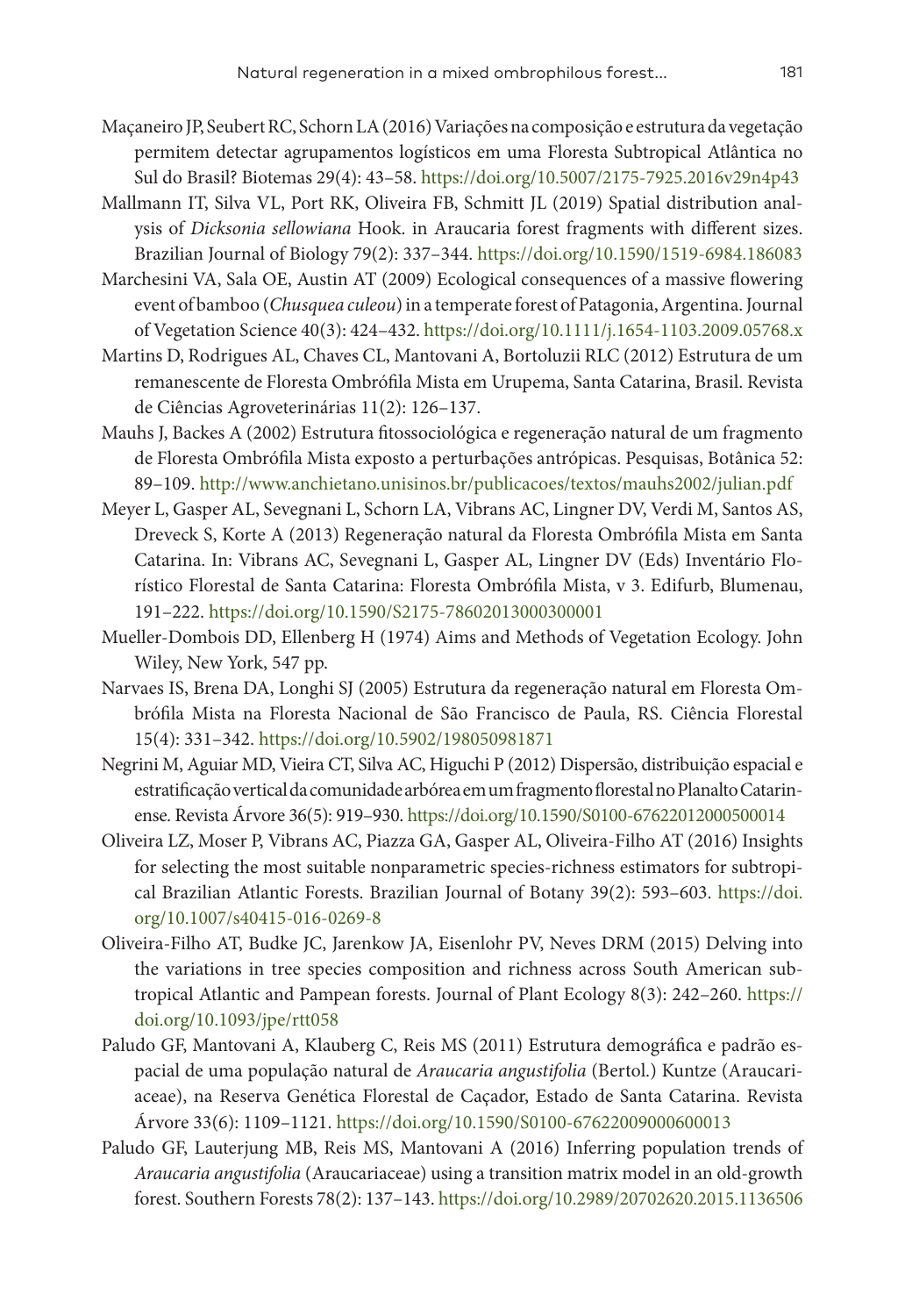- Passos MG, Prado GP, Fontana C, Bianchini E (2021) Structure and tree diversity in a Mixed Ombrophilous Forest remnant, southern Brazil. Floresta e Ambiente 28(2): e20200064. <https://doi.org/10.1590/2179-8087-floram-2020-0064>
- Reitz R, Klein RM, Reis A (1983) Projeto madeira do Rio Grande do Sul. Sellowia 34/35: 1–525.
- Rondon-Neto RM, Watzlawick LF, Caldeira MVW (2001) Diversidade florística e síndromes de dispersão de diásporos das espécies arbóreas de um fragmento de Floresta Ombrófila Mista. Revista Ciências Exatas e Naturais 3(2): 209–216. [https://revistas.unicentro.br/](https://revistas.unicentro.br/index.php/RECEN/article/view/484) [index.php/RECEN/article/view/484](https://revistas.unicentro.br/index.php/RECEN/article/view/484)
- Rosa AD, Silva AC, Hguchi P, Marcon AK, Missio FF, Bento MA, Silva JO, Gonçalves DA, Rodrigues Júnior LC (2016) Natural regeneration of tree species in a cloud forest in Santa Catarina, Brazil. Revista Árvore 40(6): 1073–1082. [https://doi.org/10.1590/0100-](https://doi.org/10.1590/0100-67622016000600013) [67622016000600013](https://doi.org/10.1590/0100-67622016000600013)
- Santa Catarina (1986) Números de Santa Catarina. Gaplan, Florianópolis.
- Santos KF, Ferreira TS, Higuchi P, Silva AC, Vandresen PB, Costa A, Spada G, Schmitz V, Souza F (2015) Regeneração natural do componente arbóreo após a mortalidade de um maciço de taquara em um fragmento de floresta ombrófila mista em Lages – SC. Ciência Florestal 25(1): 107–117.<https://doi.org/10.5902/1980509817467>
- Schorn LA, Gasper AL, Meyer L, Vibrans AC (2013) Síntese da estrutura dos remanescentes florestais em Santa Catarina. In: Vibrans AC, Sevegnani L, Gasper A, Lingner RDV (Eds) Inventário florístico Florestal de Santa Catarina. Edifurb, Blumenau, 125–137.
- Silva MM, Ganade GMS, Backes A (2010a) Regeneração natural em um remanescente de Floresta Ombrófila Mista, na Floresta Nacional de São Francisco de Paula, Rio Grande do Sul, Brasil. Pesquisas, Botânica 61: 259–278. [http://www.anchietano.unisinos.br/](http://www.anchietano.unisinos.br/publicacoes/botanica/botanica61/09.pdf) [publicacoes/botanica/botanica61/09.pdf](http://www.anchietano.unisinos.br/publicacoes/botanica/botanica61/09.pdf)
- Silva WC, Marangon LC, Ferreira RLC, Feliciano ALP, Aparício OS, Costa Jr RF (2010b) Estrutura horizontal e vertical do componente arbóreo em fase de regeneração natural na mata Santa Luzia, no município de Catende-PE. Revista Árvore 34(5): 863–869. <https://doi.org/10.1590/S0100-67622010000500011>
- Souza VC, Lorenzi H (2012) Botânica sistemática: guia ilustrado para identificação das famílias de Angiospermas da flora brasileira, baseado em APG III. Instituto Plantarum, Nova Odessa.
- Souza AF, Forgiari C, Longhi SJ, Brena DA (2008) Regeneration patterns of a long-lived dominant conifer and the effects of logging in southern South America. Acta Oecologica 34(2): 221–232. <https://doi.org/10.1016/j.actao.2008.05.013>
- Souza RPM, Souza VC, Polisel RT, Ivanauskas NM (2012) Estrutura e aspectos da regeneração natural de Floresta Ombrófila Mista no Parque Estadual de Campos do Jordão, SP, Brasil. Hoehnea 39(3): 387–407.<https://doi.org/10.1590/S2236-89062012000300004>
- Thiers B (2021) Index herbariorum: a global directory of public herbaria and associated staff. New York Botanical Garden's Virtual Herbarium. [http://sweetgum.nybg.org/sci](http://sweetgum.nybg.org/science/ih/)[ence/ih/](http://sweetgum.nybg.org/science/ih/) [Accessed on 03.01.2021]
- Van der Pijl L (1982) Principles of dispersal in higher plants (3rd ed.). Springer Verlag, Berlin. <https://doi.org/10.1007/978-3-642-87925-8>